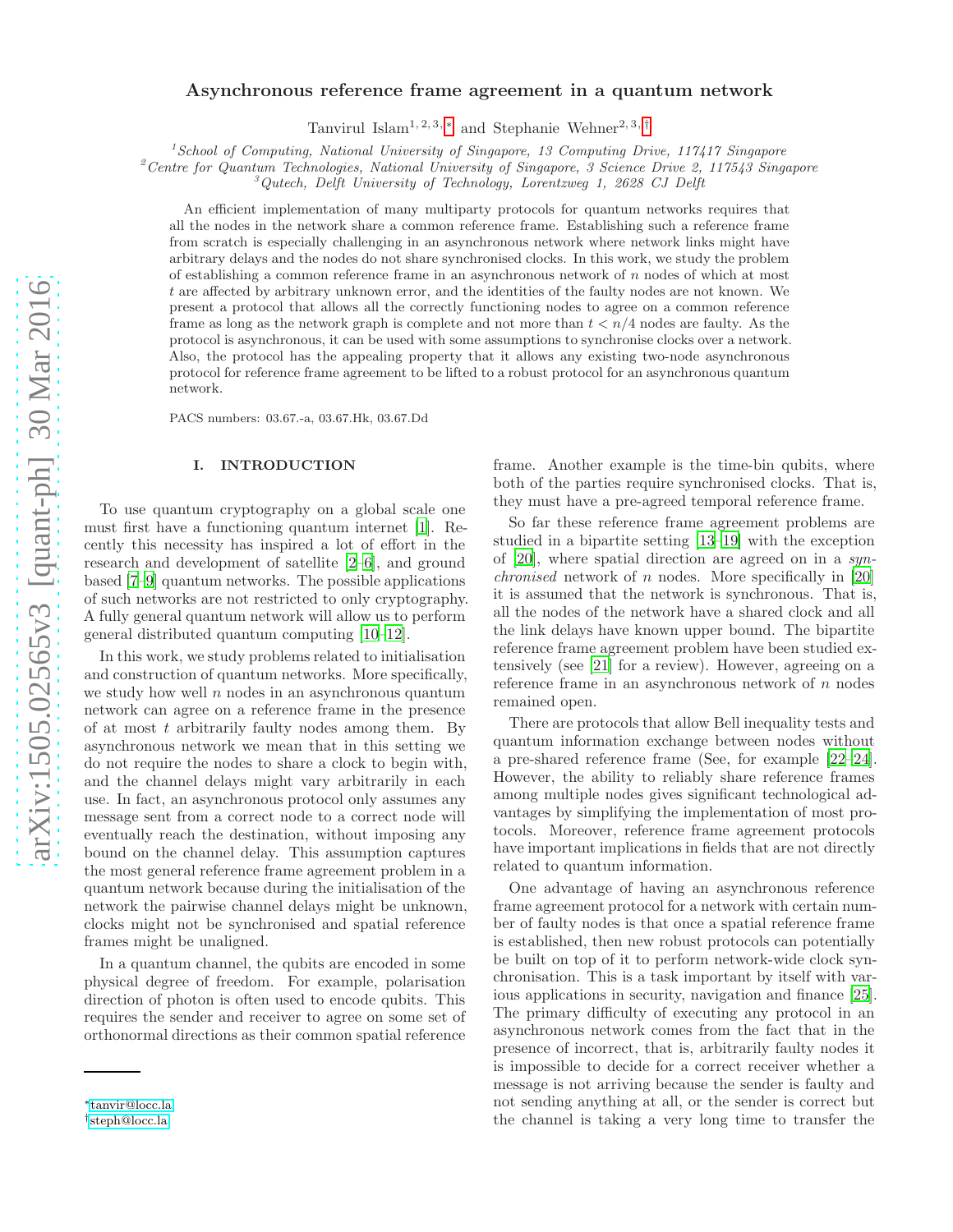message. Therefore, it is nontrivial to decide how long to wait for a message before moving on to the next step of a protocol.

Another difficulty is that unlike in classical information theory where information can be represented in bits, a reference frame can only be transferred from scratch by exchanging systems which have an inherent sense of direction [\[26](#page-6-12)]. Examples of such systems are spin qubits and photon polarisation qubits. The receiver can extract direction information from these systems, for example, by performing tomography on them. While preparing the direction any node  $P_i$  will know the description of the direction as a vector  $v_i$  in its local frame. Once the quantum system carrying that direction arrives at a receiver  $P_j$ , the receiver constructs a representation of the direction in it's own local frame as  $v_j$ . Such an estimation procedure inevitably introduces some error even in correct transmissions. That is, depending on the precision of the instruments one can only expect to have  $d(v_i, v_j) \leq \delta$ for some  $\delta > 0$ , where  $d(v_i, v_j)$  is the Euclidian distance between  $v_i$  and  $v_j$ . However, this distance metric does not make sense as it is, because  $v_i$  and  $v_j$  are vector representations in two different local frames. So we must redefine our distance metric  $d(.,.)$  where distance is computed by converting both vectors in the frame of the first argument. As a result  $d(v_i, v_j)$  remains a valid distance measure even though  $P_i$  and  $P_j$  do not know each other's local frame. This computation of distance between two vectors of different reference frames is only done in the analysis of the protocol and not by the nodes while playing the protocol. Any distance computed by a node inside a protocol is only between vectors for which it has a representation in its local frame. This inherent imperfection of message transmission must be accounted for by any reference frame agreement protocol. We capture this in the definition as,

**Definition 1.** For  $\eta > 0$ , a protocol in an asynchronous network of n nodes is an  $\eta$ -asynchronous reference frame agreement protocol if it satisfies the following conditions.

**Termination.** Every correct node  $P_i$  eventually terminates and outputs a direction  $v_i$ .

**Correctness.** If correct node  $P_i$  outputs  $v_i$  and correct node  $P_j$  outputs  $v_j$  then  $d(v_i, v_j) \leq \eta$ .

However, we have to achieve these termination and correctness condition in the presence of incorrect or faulty nodes. As it is unknown which nodes are faulty this resembles the Byzantine fault tolerance model [\[27](#page-6-13)] studied in classical distributed computing. For quantum networks our assumptions are,

- The pairwise channels are *public*. That is, the messages are not secret. As a result, an adversary can see the content of a message between two correct nodes and adapt its strategy accordingly.
- The pairwise channels are authenticated. That is, if a correct node sends a message to another correct node the message cannot be altered by any

adversary. However, there might be channel noises, which can be dealt with, as in [\[20\]](#page-6-7).

- The pairwise channel delays might be controlled by the faulty nodes. That is, the faulty nodes can control the channel delays, even the delays for message passing between any pair of correct nodes.
- If a correct node sends a message to another correct node, then the message eventually reaches the receiver. That is, even though the delay is controlled by some adversaries they cannot put infinite delay on the message between two correct nodes. However, the delay can be arbitrarily large.
- The faulty nodes might have correlated error. To create a protocol which tolerates the worst kind of faults, we also assume that the faulty nodes can cooperate with each other and have a global strategy to thwart the protocol. This is a realistic assumption because some nodes in a region might show correlated error which affects a part of the network.

Under all these assumptions we give an  $\eta$ -asynchronous reference frame agreement protocol for a network of n nodes that can tolerate up to  $t < n/4$  faulty nodes. We review some preliminaries before presenting the main results.

## II. PRELIMINARIES

The problem of reference frame agreement over an asynchronous quantum network is necessarily multidisciplinary in nature. That is, it combines various concepts from quantum physics, information theory, cryptography and distributed computing. In this section we introduce several concepts from these fields that will be useful throughout this work.

## A. Reference frame

## 1. Spatial reference frame

A spatial reference frame defines a co-ordinate system in space. For example in a Cartesian coordinate system, once the Cartesian frame  $(\vec{x}, \vec{y}, \vec{z})$  is specified any vector  $v = \alpha \vec{x} + \beta \vec{y} + \gamma \vec{z}$  can be represented as  $(\alpha, \beta, \gamma)$  where  $\alpha, \beta$  and  $\gamma$  are scalers. For two distant parties, who only have the knowledge of their own local frame, it becomes necessary to establish a shared reference frame before they can successfully communicate spatial information (such as, location and orientation).

We use quantum communications to send a direction between a sender and a receiver. Any protocol that allows transmission of direction between two nodes with  $\delta$ accuracy is called a 2-party  $\delta$ -estimate direction protocol. As an example we refer to the Protocol [1,](#page-2-0) 2ED, one of the simplest possible protocols as studied in [\[13\]](#page-6-5). Here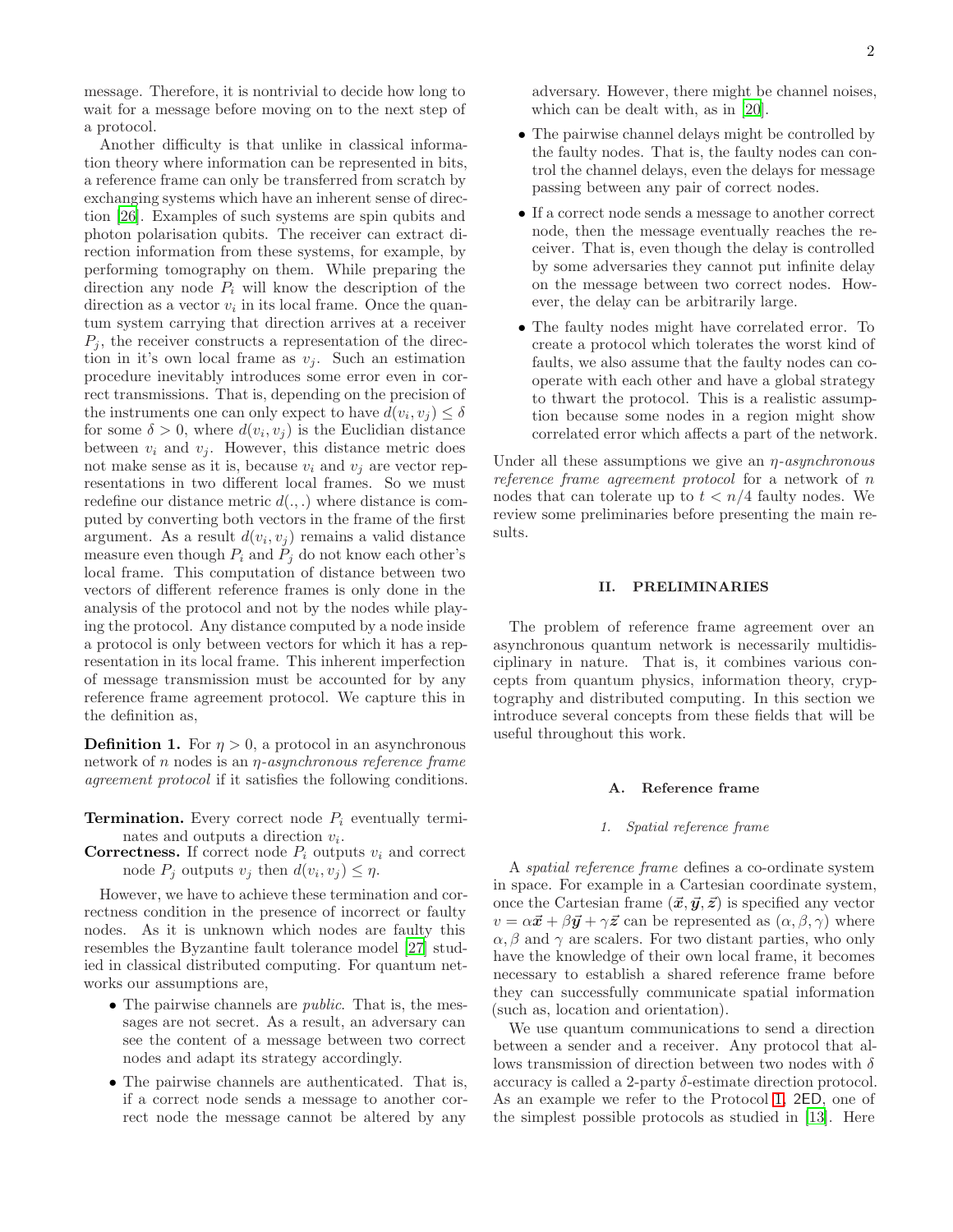a sender creates many identical qubits with their Bloch vector pointing to the intended direction and the receiver measures them with Pauli measurements. From the statistics of the measurement outcomes, the receiver then estimates the Bloch vector's direction within Euclidian distance  $\delta$  with probability of success  $q_{succ} \geq 1-e^{-\Omega(\delta^2 m)}$ where  $m$  is the number of qubits exchanged. That is, the Protocol 2ED allows the sender to transmit a direction u which is received as the direction  $v$  at the receiver, such that the inequality  $d(u, v) \leq \delta$  holds with probability  $q_{succ} \ge 1 - e^{-\Omega(\delta^2 m)}$ . We emphasise that, this work allows us to lift any two party  $\delta$ -estimate direction protocol into a protocol for a quantum network of  $n$  nodes.

# Protocol 1: 2ED

|                | <b>input</b> : Sender, direction $u$                                                 |
|----------------|--------------------------------------------------------------------------------------|
|                | <b>output</b> : Receiver, direction $v$                                              |
|                | 1 Sender: 2ED-Send                                                                   |
| $\mathbf 2$    | Prepare $3n$ qubits with direction u                                                 |
| 3              | Send them to the receiver                                                            |
| $\overline{4}$ | <b>Receiver: 2ED-Receive</b>                                                         |
| 5              | Receive $3n$ qubits from the sender                                                  |
| 6              | Measure <i>n</i> qubits with $\sigma_x$ and compute $p_x$ , the                      |
|                | frequency of getting outcome $+1$                                                    |
|                | Similarly on the remaining qubits, compute $p_y$ and                                 |
|                | $p_z$ with measurements $\sigma_y$ and $\sigma_z$ on n qubits each                   |
| 8              | Assign $x \leftarrow 2p_x - 1$ , $y \leftarrow 2p_y - 1$ , $z \leftarrow 2p_z - 1$ ; |
|                | Assign $l \leftarrow \sqrt{x^2 + y^2 + z^2}$                                         |
| 9              | Output $v \leftarrow (x/l, y/l, z/l)$                                                |
|                |                                                                                      |
|                |                                                                                      |

## <span id="page-2-0"></span>2. Temporal reference frame

Similar to spatial reference frames multiple parties might need to synchronise their clock rates and time differences. Once they have established it, we say that they share a *temporal reference frame* and they are synchronised in time. Any multiparty protocol or computation performed by systems that do not share a temporal reference frame are respectively called asynchronous protocol or asynchronous computation.

## B. Asynchronous communication

In an asynchronous network we assume that the nodes do not share any synchronised clock. And the communication channel between each pair is such that a message takes an arbitrary amount of time to propagate through it. Here the only guarantee is, if a message is transmitted from a correct node the message will eventually reach to the receiver. Also, a node might take an arbitrary amount of time to perform the next step in a protocol. In this setup, to analyse the time complexity of an asynchronous protocol we only count the maximum number of steps executed by any node before the protocol completes,

and call it the running time of the protocol. The performance, in terms of execution time, of an asynchronous agreement protocol is determined by its expected running time. The expectation is thereby taken over all possible random inputs of the nodes, random bits used by the nodes, as well as all possible random behaviour of the faulty nodes. The exact probability distributions may not be known, but the goal is to show that the expected running time is low for all possible distributions.

#### 1. The asynchronous message

In the absence of a synchronised clock, each message must have a 'begin' and 'end' tag. Also, depending on the particular application, a message might carry a [type] tag. In our problem we don't have a shared reference frame. For this reason, we cannot use the quantum channel to carry these [type] tags. This requires us to have a parallel classical channel that uses some classical degree of freedom to carry bits.

We assume that each pair of nodes are connected by an asynchronous public authenticated CQ-channel (classical quantum channel), which can send a message using both classical and quantum degrees of freedom in the absence of a shared reference frame. An example of such combined message is shown in Table [I](#page-2-1) where each quantum message  $m_q$  is sandwiched between a classical 'begin' and an 'end' tag and also accompanied by a classical type tag  $m_c$ . The symbol  $\perp$  denotes quantum signals that can be ignored.

|  |                        |  | TABLE I: Channel primitive: A message |
|--|------------------------|--|---------------------------------------|
|  | Step Classical Quantum |  |                                       |

<span id="page-2-1"></span>

|   | ∍ oreh ∧παρρισαι γασπιαπ |       |
|---|--------------------------|-------|
|   | begin                    |       |
| 2 | $m_c$                    | $m_q$ |
| 3 | end                      |       |
|   |                          |       |

The only assumption is the nodes can match the classical and quantum parts of the message.

#### 2. Asynchronous interactive consistency

Our protocol uses the solution to the following interactive consistency problem which was first proposed by Pease, Shostak and Lamport [\[28](#page-6-14)].

Definition 2 (The Interactive Consistency Problem). Consider a complete network of  $n$  nodes in which communication lines are private. Among the  $n$  nodes up to t might be faulty. Let  $P_1, P_2, \ldots, P_n$  denote the nodes. Suppose that each node  $P_i$  has some private value of information  $V_i \in |V| \geq 2$ . The question is whether it is possible to devise a protocol that, given  $n, t \geq 0$ , will allow each correct node to compute a vector of values with an element for each of the  $n$  processors, such that: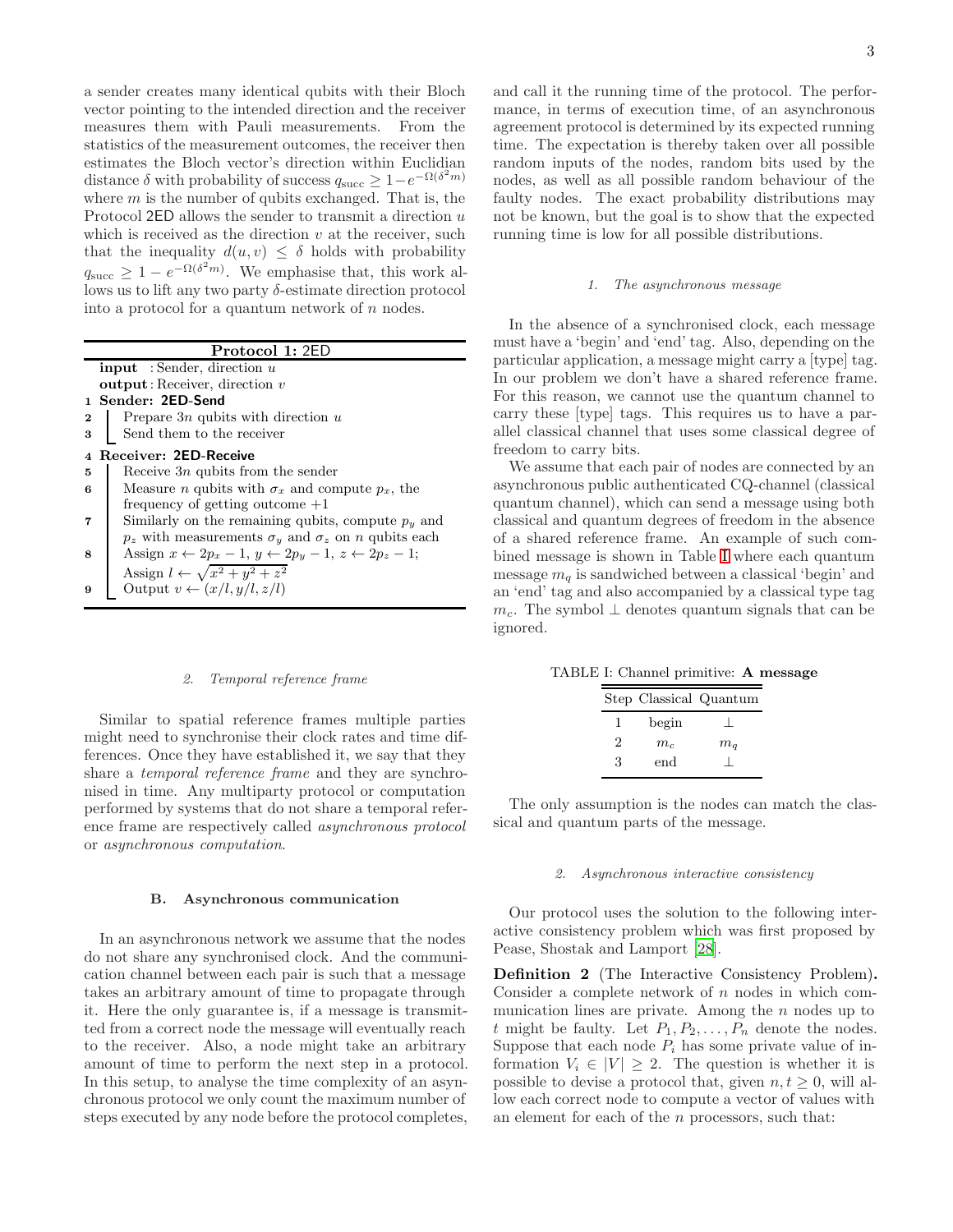- 1. All the correct nodes compute exactly the same vector;
- 2. The element of this vector corresponding to a given correct node is the private value of that node.

For an asynchronous network, Ben-Or and El-Yaniv [\[29\]](#page-6-15) gives a protocol Asynchronous-IC which solves this problem for  $t < n/3$  in constant expected time. We use this protocol as a subroutine.

Not that the Asynchronous-IC requires private asynchronous classical channels. Whereas, we only require public authenticated classical and quantum channels between each pair of nodes in the network. The reason is, with authenticated public quantum channels each pair of nodes can play 2ED type protocol and establish a bipartite reference frame. Once the bipartite reference frame is established between each pair using the public authenticated classical and quantum channels they can perform QKD which gives them a private classical channel. So, they can play Asynchronous-IC at a later stage of the protocol. We emphasise that, even thought by playing pairwise 2ED each honest pair of nodes can share a reference frame between them the goal of this paper is to have a global shared reference frame which is non-trivial in the presence of faulty nodes.

# III. RESULTS

In this paper we give a protocol that can take any twoparty reference frame agreement protocol and lift it up to a fault tolerant multiparty reference frame agreement protocol. More specifically, we present the first protocol A-Agree which allows  $n$  nodes in a fully connected asynchronous quantum network to agree on a reference frame in the presence of  $t < n/4$  faulty nodes. The result can be summarised in the following theorem.

**Theorem 1.** In a complete network of n nodes that are pairwise connected by public authenticated quantum and classical channels, if a bipartite δ-estimate direction protocol that uses m qubits to achieve success probability  $q_{succ} \geq 1 - e^{-\Omega(m\delta^2)}$  is used, then protocol A-Agree is a 42δ-asynchronous reference frame agreement protocol with success probability at least  $1 - e^{-\Omega(m\delta^2 - \log n)}$ , that can tolerate up to  $t < n/4$  faulty nodes.

Note that, here we use the  $\Omega$  notation. Therefore, the bounds on success probability asymptotically holds for large enough m. This is not a drawback because, for example, where photon polarisation is used to carry directional information, the pulses of polarised light created by the source would contain large number of photons and allow the protocol to achieve high success probability for a network of an arbitrary size.

The problem of both synchronous and asynchronous agreement on classical bits in the presence of arbitrarily faulty node is extensively studied in classical literature as

Byzantine agreement problem [\[27\]](#page-6-13). However, we emphasise that a classical protocol cannot be used in our problem because firstly, unlike classical network, any communication of direction among correct nodes in a quantum network will have inherent noises. As a result any classical protocol would see all the correct nodes as faulty nodes and the protocol will fail. Secondly, one cannot use the classical protocol directly because one cannot represent a reference frame using only classical bits [\[26](#page-6-12)]. However, classical literature can still inform us on important questions such as, how to achieve constant expected time, how to handle asynchronicity. Some of the approaches of our protocol regarding these questions are influenced by [\[30\]](#page-6-16). We also use the interactive consistency protocol by Ben-Or et al. [\[29\]](#page-6-15) as a subroutine.

Before giving the protocols we first need to define some notation.

 $w_i[j]$  represents a vector received by node  $P_i$  from node  $P_i$  using the bipartite direction estimation protocol. This vector is represented with respects to  $P_i$ 's local reference frame.

In our protocol sending (type,  $v$ ) to some node means the sender uses a  $\delta$ -estimate direction protocol to send the direction  $v$  to the receiver. The sender also sends the classical tag [type] associated to this direction. The receiver will receive an approximation of the sent direction as v' where  $d(v, v') \leq \delta$ . Our protocol uses four different tags as types. They are, init, echo, ready<sub>1</sub> and ready<sub>2</sub>.

Next, we fix a notation for a cluster of vectors of certain types where the cluster has a certain cluster centre, which is the average of the vectors, and a cluster parameter. We write it as  $C_i^{\delta}([\text{types}], w_c)$ . This means the cluster with cluster centre  $w_c$  is computed and stored by node  $P_i$ , has a cluster parameter  $\delta$  and contains only the vectors with associated tags in [types]. Here, [types] is a comma separated list of [type]s. The cluster parameter  $\delta$  denotes that for all  $u, v \in C_i^{\delta}$  ([types],  $w_c$ ) the distance  $d(u, v) \leq \delta$ .

For example,  $C_i^{\delta}$  ([ready<sub>1</sub>,ready<sub>2</sub>],  $v_c$ ) denotes a cluster in which each vector has tags  $\text{ready}_1$  or  $\text{ready}_2$  with cluster centre  $v_c$  such that  $\forall u, v \in C_i^{\delta}([\text{ready}_1, \text{ready}_2], v_c),$ and  $d(u, v) \leq \delta$ .

 $P(C_i^{\delta}([\text{type}], \omega_c))$  is the set of all the nodes  $P_j$  such that,  $w_i[j] \in C_i^{\delta}([\text{type}], w_c)$ . That is, it is the set of node id's from which  $P_i$  have received the vectors in the cluster  $C_i^{\delta}([\text{type}], w_c).$ 

Now we give our protocol in two steps. First, we give a protocol for asynchronous broadcast, which allows any sender to securely send a direction to all the other nodes. However, if the sender is faulty the protocol might never terminate. Using this as a primitive we later give our asynchronous agreement protocol.

#### A. Asynchronous broadcast

As the name suggests using this protocol a sender node can send some message to all the other nodes in an asynchronous network. At first sight a naive protocol of just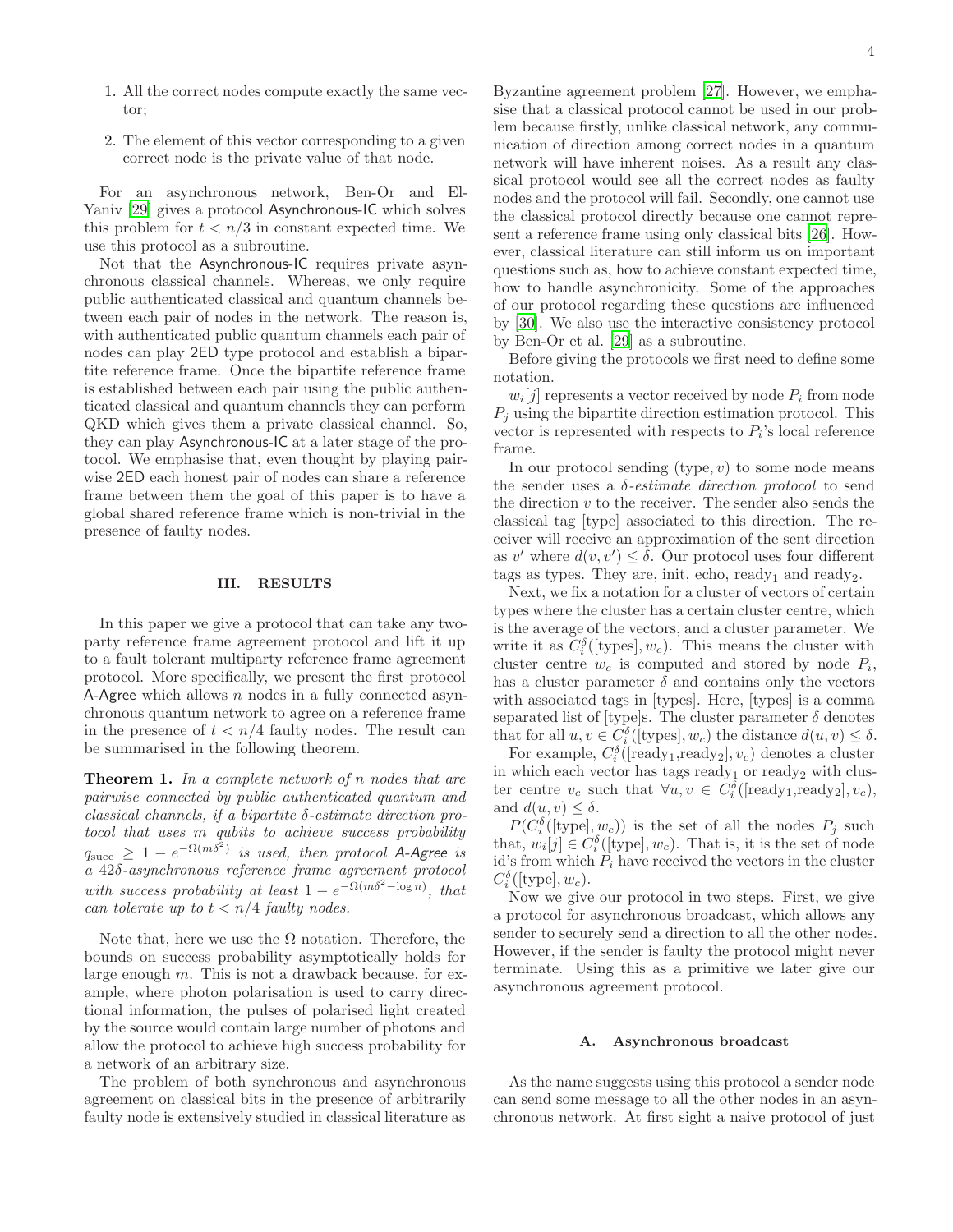sending the message to all other nodes one by one seems to be a valid protocol. However, this naive protocol does not work if the sender intentionally sends different message to different nodes, which can easily happen in networks with faulty nodes. To guard from it, all the other nodes must communicate between each other to make sure they are receiving the same message, or a close approximation to it. However, as we have at most  $t$  faulty nodes, this verification also becomes tricky. The whole thing becomes more challenging because the network is not synchronous. As a result a receiver who is waiting for a message, cannot be certain whether to keep waiting (because the message might be taking a long time in the channel) or move on (the sending node might be faulty and not sending the message at all). Our protocol takes care of all these challenges.

Formally the protocol is defined as,

<span id="page-4-2"></span>**Definition 3.** For  $\eta > 0$ ,  $\zeta > 0$ , a protocol which is initiated by a sender node  $P_s$ , in an asynchronous network of n nodes, is called a  $(\eta, \zeta)$ -asynchronous reference frame broadcast protocol if it satisfies the following conditions.

# Termination.

- 1. If the sender is correct then every correct node eventually completes the protocol.
- 2. If any correct node completes the protocol, then all the correct nodes eventually complete the protocol.
- **Consistency.** If one correct node  $P_k$  outputs a direction  $v_k$  then all pairs of correct nodes  $P_i$  and  $P_j$  eventually output directions  $v_i$ ,  $v_j$  where  $d(v_i, v_j) \leq \eta$ .
- **Correctness.** If  $P_s$  is correct and broadcasts a direction  $u$  and if a correct node  $P_i$  outputs  $v_i$  then  $d(u, v_i) \leq \zeta$ .

We emphasize that the Termination condition of *asyn*chronous reference frame broadcast is much weaker than the Termination condition of asynchronous reference frame **agreement** because in the broadcast protocol we do not require that the correct nodes complete the protocol if the sender is faulty. Also, in an agreement protocol there is no designated sender node, whereas the broadcast protocol has a sender node.

We achieve asynchronous broadcast by our protocol AR-Cast. The following theorem summarises its properties.

**Theorem 2.** In a complete network of n nodes that are pairwise connected by public authenticated classical and quantum channels, if a bipartite  $\delta$ -estimate direction protocol that uses m qubits to achieve success probability  $q_{succ} \geq 1 - e^{-\Omega(m\delta^2)}$  is used, then protocol AR-Cast is  $a$  (42 $\delta$ , 14 $\delta$ )-asynchronous reference frame broadcast protocol, with success probability at least  $1 - e^{-\Omega(m\delta^2 - \log n)}$ that can tolerate up to  $t < n/4$  faulty nodes.

# Protocol 2: AR-Cast

|                  | <b>input</b> : Sender inputs direction $u$                                                                                            |  |  |  |  |  |  |
|------------------|---------------------------------------------------------------------------------------------------------------------------------------|--|--|--|--|--|--|
|                  | <b>output</b> : $\forall i$ $P_i$ outputs direction $v_i$                                                                             |  |  |  |  |  |  |
|                  | 1 Epoch 0: (Only Sender)                                                                                                              |  |  |  |  |  |  |
| 2                | Send-to-all (init, $u$ ).                                                                                                             |  |  |  |  |  |  |
| 1                | Epoch 1: (Player $P_i$ )                                                                                                              |  |  |  |  |  |  |
| $\boldsymbol{2}$ | Listen to init, echo, ready <sub>1</sub> and ready <sub>2</sub> type messages.                                                        |  |  |  |  |  |  |
| 3                | Wait until <i>Either received one (init, <math>u_i</math>)</i> Then                                                                   |  |  |  |  |  |  |
| 4                | <b>Send-to-all</b> (echo, $u_i$ ).                                                                                                    |  |  |  |  |  |  |
| 5                | Goto Epoch 2.                                                                                                                         |  |  |  |  |  |  |
| 6                | <b>Or until</b> received a cluster of directions                                                                                      |  |  |  |  |  |  |
|                  | $C_i^{4\delta}$ (/echo), w <sub>c</sub> ) of size at least $(n-2t)$ <b>And</b> a                                                      |  |  |  |  |  |  |
|                  | cluster of directions $C_i^{10\delta}$ ([ready <sub>1</sub> , ready <sub>2</sub> ], $v_c$ ) of size                                   |  |  |  |  |  |  |
|                  | at least $(t+1)$ , so that, $d(w_c, v_c) \leq 10\delta$ Then                                                                          |  |  |  |  |  |  |
| 7                | <b>Send-to-all</b> (ready <sub>2</sub> , $w_c$ ).                                                                                     |  |  |  |  |  |  |
| 8                | Goto Epoch 3.                                                                                                                         |  |  |  |  |  |  |
| 1                | Epoch 2: (Player $P_i$ )                                                                                                              |  |  |  |  |  |  |
| $\boldsymbol{2}$ | Listen to echo, ready <sub>1</sub> and ready <sub>2</sub> type messages.                                                              |  |  |  |  |  |  |
| 3                | <b>Wait until Either</b> there exists a cluster of directions                                                                         |  |  |  |  |  |  |
|                  | $C_i^{4\delta}$ (/echo), w <sub>c</sub> ) of size at least $(n-t)$ <b>Then</b>                                                        |  |  |  |  |  |  |
| 4                | <b>Send-to-all</b> (ready <sub>1</sub> , $w_c$ ).                                                                                     |  |  |  |  |  |  |
| 5                | Goto Epoch 3.                                                                                                                         |  |  |  |  |  |  |
| 6                | <b>Or until</b> there exists a cluster of directions                                                                                  |  |  |  |  |  |  |
|                  | $C_i^{4\delta}$ (/echo), w <sub>c</sub> ) of size at least $(n-2t)$ <b>And</b> a                                                      |  |  |  |  |  |  |
|                  | cluster of directions $C_i^{10\delta}(\left[{\rm{ready1}}, {\rm{ready2}}\right], v_c)$ of size                                        |  |  |  |  |  |  |
|                  | at least $(t+1)$ , so that, $d(w_c, v_c) \leq 10\delta$ , Then                                                                        |  |  |  |  |  |  |
| 7                | <b>Send-to-all</b> (ready <sub>2</sub> , $w_c$ ).                                                                                     |  |  |  |  |  |  |
| 8                | Goto Epoch 3.                                                                                                                         |  |  |  |  |  |  |
|                  | Epoch 3: (Player $P_i$ )                                                                                                              |  |  |  |  |  |  |
| 1<br>2           | Wait until there exists a cluster of directions                                                                                       |  |  |  |  |  |  |
|                  |                                                                                                                                       |  |  |  |  |  |  |
|                  | $C_i^{20\delta}$ (fready <sub>1</sub> , ready <sub>2</sub> ), v <sub>c</sub> ) of size at least $(n-t)$ <b>Then</b><br>Output $v_c$ . |  |  |  |  |  |  |
| 3<br>4           | Halt                                                                                                                                  |  |  |  |  |  |  |
|                  |                                                                                                                                       |  |  |  |  |  |  |

<span id="page-4-1"></span><span id="page-4-0"></span>The protocol [2:](#page-4-0) AR-Cast works roughly as follows. In Epoch 0 the sender sends its intended direction to all as a [init] type message. In Epoch 1 all the nodes wait until they receive an [init] from sender or sufficient number of confirmations from other nodes that they have received some directions and proceed to the next epoch. This way, even if some correct node never receives an [init] message, if the other correct nodes are advancing through the protocol, then this node in Epoch 1 will not stay behind waiting. In Epoch 2 the correct nodes, which have decided upon a direction, notify the other nodes about their decision by sending ready<sub>1</sub> or ready<sub>2</sub> type messages to all. All these previous epochs make sure that all the correct nodes eventually arrive at Epoch 3 and outputs a direction which satisfies theorem [2.](#page-7-0) The formal proofs are given in the appendix.

#### B. Asynchronous agreement

Now we give our main protocol A-Agree which uses AR-Cast as a subroutine and allows the correct nodes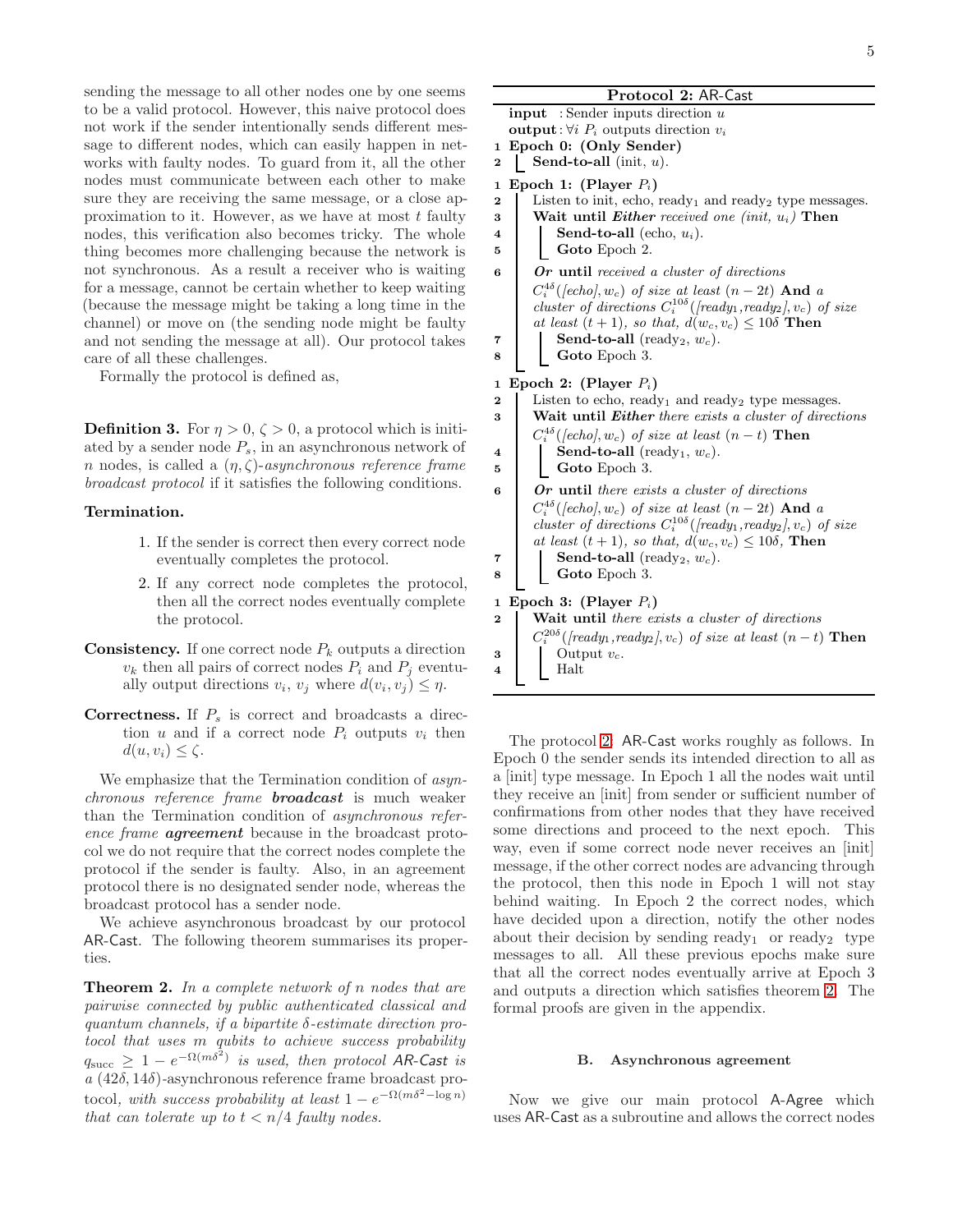in an asynchronous network to agree on a reference frame.

# <span id="page-5-4"></span>Protocol 3: A-Agree

**input** :  $\forall i, P_i$  inputs direction  $u_i$ output :  $\forall i$ ,  $P_i$  outputs direction  $v_i$ 1 Epoch 0: (Player  $P_i$ ) 2 Create a direction array  $w_i$  of size n. **3**  $\forall j$ , initialize  $w_i[j] \leftarrow \perp$ . 4 Run AR-Cast $(u_i)$ . // everyone broadcasts their local input 5 Store received direction from  $P_i$  in  $w_i[j]$ . 6 After receiving  $(3t + 1)$  such directions **Goto** Epoch 1. However, still continue the incomplete AR-Casts in parallel. 1 Epoch 1: (Player  $P_i$ ) 2 Create a bit string  $a_i$  of size n. 3 for  $j \leftarrow 1$  to n do 4 if  $w_i[j] \neq \perp$  then 5 Assign  $a_i[j] \leftarrow 1$ . 6 else 7 **Assign**  $a_i[j] \leftarrow 0$ . //  $a_i$  records which A-Casts are completed so far by  $P_i$ 8 Run Asynchronous-IC $(a_i)$ . // This step reports to all which A-Casts are successfully received by  $P_i$ 9 Store the output of Asynchronous-IC in vector  $b_i$  such that, element  $b_i[j]$  is received from  $P_j$ . // After this step every correct nodes know which A-Casts are reported to be complete by which node 10 Wait until Asynchronous-IC completes Then 11 Goto Epoch 2 1 Epoch 2: (Player  $P_i$ ) 2 Let  $k_i$  be the index of a column which has at least  $(t + 1)$  1s in it. So that, for any other index l of column with  $(t+1)$  1s  $k < l$ . // After completion of Asynchronous-IC each row of  $b_i$ is a bit string of length  $n$ . That is  $b_i$ is essentially an  $n \times n$  bit matrix. 3 Wait until the A-Cast initiated by  $P_{k_i}$  completes Then 4 Assign  $v \leftarrow w_i[k_i]$ . 5 Abort all incomplete A-Casts that are running since Epoch 0.  $\mathbf{6}$  | Output v.

<span id="page-5-8"></span><span id="page-5-7"></span><span id="page-5-6"></span><span id="page-5-5"></span><span id="page-5-3"></span><span id="page-5-2"></span>In Epoch 0 of protocol [3:](#page-5-2) A-Agree each of the nodes  $P_i$  proposes a direction  $u_i$ , which represents their local frame. They broadcast this direction using AR-Cast. All the correct nodes wait for at least  $(3t + 1)$  such broadcasts to be complete. Then they enter Epoch 1. Since, there are  $(3t + 1)$  correct nodes they will eventually arrive at Epoch 1. In this step all the correct nodes create a bit string of length  $n$  where  $i$ 'th bit represents if the j'th AR-Cast has been completed successfully in Epoch 0. Then all the nodes send this bit string to all by playing Asynchronous-IC. After this they enter Epoch 2. In this Epoch every node has the same set of bit strings. They now look for the lowest inter k such that at least  $(t + 1)$ bit strings have a 1 in the  $k$ <sup>th</sup> index of the string. If they have completed that  $k$ 'th AR-Cast they output their direction received from that broadcast. If the k'th AR-Cast is not complete for a node, it waits until it completes and then output. The election of  $k$  ensures that at least one correct node has completed the k'th AR-Cast so by Consistency of asynchronous reference frame broadcast all the correct nodes will eventually complete the  $k$ <sup>th</sup> AR-Cast. This ensures that the A-Agree eventually completes. There is no conditional loop in this protocol and all the subroutines run in constant expected time. So, the A-Agree is also a constant expected time protocol. The formal proofs are given in the appendix.

# IV. CONCLUSION

In this work we have presented the first asynchronous reference frame agreement protocol. The synchronous protocol for spatial reference frame agreement presented in [\[20](#page-6-7)] can tolerate up to  $t < n/3$  faulty nodes. Whereas, the asynchronous protocol we have presented tolerates only  $t < n/4$  faulty nodes. Even though we pay this extra price in fault tolerance, an asynchronous protocol is a fully general reference frame agreement protocol. If message delays are fixed, our protocol can also be used to synchronise clocks [\[31](#page-6-17)], which is an important problem in its own right. There are classical protocols for asynchronous agreement on bits which achieve  $t < n/3$ in constant expected time, it remains open to see if this bound can be achieved by reference frame agreement protocols for a quantum network.

#### Acknowledgments

We thank Loïck Magnin and Michael Ben-Or (via Loick Magnin) for helpful pointers, and David Elkouss for comments on an earlier version of this article. This work was supported by NRF CRP Grant "Space based QKD" and STW, QuTech. Stephanie Wehner is also supported by NWO VIDI Grant.

<span id="page-5-1"></span>[2] M. Aspelmeyer, T. Jennewein, M. Pfennigbauer,

W. Leeb, and A. Zeilinger, IEEE J. Sel. Topics Quantum Electron. 9, 1541 (2003).

<span id="page-5-0"></span><sup>[1]</sup> H. J. Kimble, Nature 453, 1023 (2008).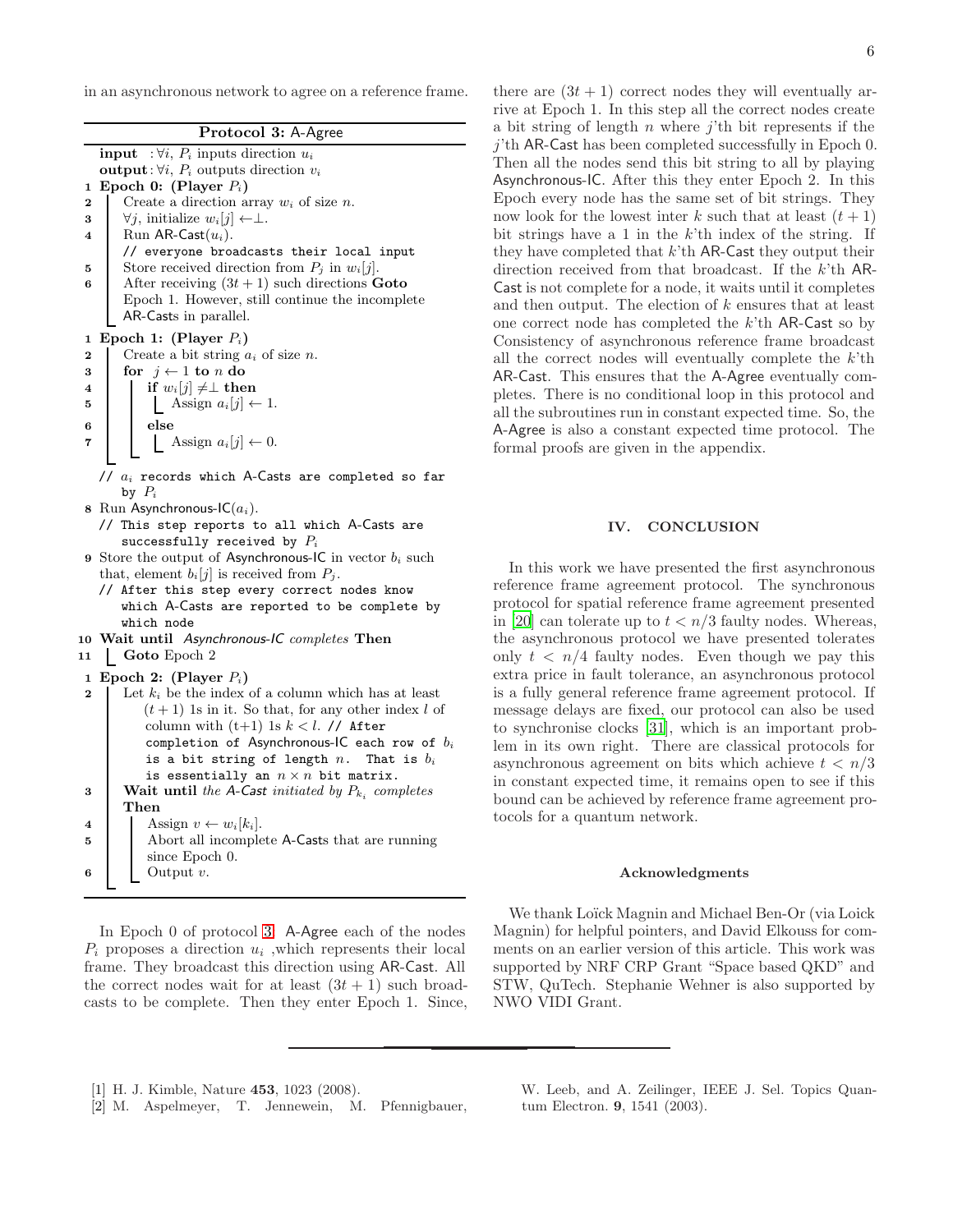- <span id="page-6-17"></span>[31] I. L. Chuang, Phys. Rev. Lett. 85, 2006 (2000).
- [3] C. Bonato, A. Tomaello, V. D. Deppo, G. Naletto, and P. Villoresi, New J. Phys. 11, 045017 (2009).
- [4] C.-Z. Peng, T. Yang, X.-H. Bao, J. Zhang, X.-M. Jin, F.-Y. Feng, B. Yang, J. Yang, J. Yin, Q. Zhang, et al., Phys. Rev. Lett. 94, 150501 (2005).
- [5] C. Bonato, M. Aspelmeyer, T. Jennewein, C. Pernechele, P. Villoresi, and A. Zeilinger, Opt. Express 14, 10050 (2006).
- <span id="page-6-0"></span>[6] J. M. P. Armengol, B. Furch, C. J. de Matos, O. Minster, L. Cacciapuoti, M. Pfennigbauer, M. Aspelmeyer, T. Jennewein, R. Ursin, T. Schmitt-Manderbach, et al., Acta Astronaut. 63, 165 (2008).
- <span id="page-6-1"></span>[7] M. Sasaki, M. Fujiwara, H. Ishizuka, W. Klaus, K. Wakui, M. Takeoka, S. Miki, T. Yamashita, Z. Wang, A. Tanaka, et al., Opt. Express 19, 10387 (2011).
- [8] J. I. Cirac, P. Zoller, H. J. Kimble, and H. Mabuchi, Phys. Rev. Lett. 78, 3221 (1997).
- <span id="page-6-2"></span>[9] C. Elliott, New J. Phys. 4, 46 (2002).
- <span id="page-6-3"></span>[10] R. Beals, S. Brierley, O. Gray, A. W. Harrow, S. Kutin, N. Linden, D. Shepherd, and M. Stather, Proc. R. Soc. A 469 (2013).
- [11] Y. Li and S. C. Benjamin, New Journal of Physics  $14$ , 093008 (2012), 1204.0443.
- <span id="page-6-4"></span>[12] S. Barz, E. Kashefi, A. Broadbent, J. F. Fitzsimons, A. Zeilinger, and P. Walther, Science 335, 303 (2012).
- <span id="page-6-5"></span>[13] S. Massar and S. Popescu, Phys. Rev. Lett. 74, 1259 (1995).
- [14] A. Peres and P. F. Scudo, Phys. Rev. Lett. 87, 167901 (2001).
- [15] E. Bagan, M. Baig, R. Muñoz-Tapia, and A. Rodriguez, Phys. Rev. A 69, 010304 (2004).
- [16] G. Chiribella and G. M. D'Ariano, J. Math. Phys. 45, 4435 (2004).
- [17] E. Bagan and R. Muñoz-Tapia, Int. J. Quantum Inf. 4, 5 (2006).
- [18] V. Giovannetti, S. Lloyd, and L. Maccone, Phys. Rev. Lett. **96**, 010401 (2006).
- <span id="page-6-6"></span>[19] M. Skotiniotis and G. Gour, New J. Phys. 14, 073022 (2012).
- <span id="page-6-7"></span>[20] T. Islam, L. Magnin, B. Sorg, and S. Wehner, New J. Phys. 16, 063040 (2014).
- <span id="page-6-8"></span>[21] S. D. Bartlett, T. Rudolph, and R. W. Spekkens, Rev. Mod. Phys. 79, 555 (2007).
- <span id="page-6-9"></span>[22] P. Shadbolt, T. Vértesi, Y.-C. Liang, C. Branciard, N. Brunner, and J. L. O'Brien, Scientific reports 2 (2012).
- [23] J. B. Brask, R. Chaves, and N. Brunner, Physical Review A 88, 012111 (2013).
- <span id="page-6-10"></span>[24] V. D'Ambrosio, E. Nagali, S. P. Walborn, L. Aolita, S. Slussarenko, L. Marrucci, and F. Sciarrino, Nature communications 3, 961 (2012).
- <span id="page-6-11"></span>[25] P. Komar, E. M. Kessler, M. Bishof, L. Jiang, A. S. Sorensen, J. Ye, and M. D. Lukin, Nat Phys 10, 582 (2014).
- <span id="page-6-12"></span>[26] A. Peres and P. F. Scudo, Phys. Rev. Lett. 86, 4160 (2001).
- <span id="page-6-13"></span>[27] L. Lamport, R. Shostak, and M. Pease, ACM T. Prog. Lang. Sys. 4, 382 (1982).
- <span id="page-6-14"></span>[28] M. Pease, R. Shostak, and L. Lamport, J. ACM 27, 228 (1980).
- <span id="page-6-15"></span>[29] M. Ben-Or and R. El-Yaniv, DISTRIB COMPUT 16, 249 (2003).
- <span id="page-6-16"></span>[30] R. Canetti and T. Rabin, in Proc. ACM STOC'93 (ACM, 1993), pp. 42–51, ISBN 0-89791-591-7.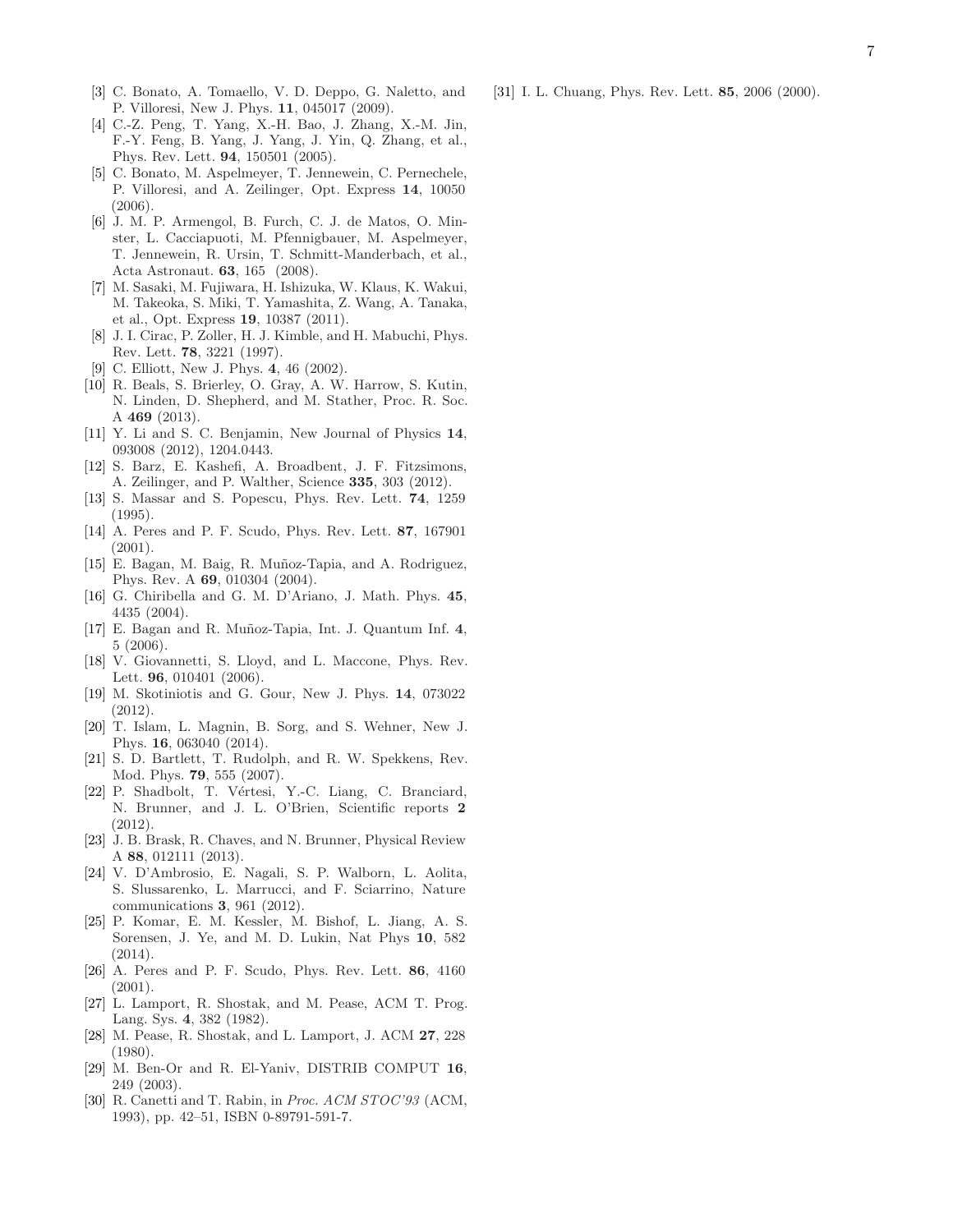# V. APPENDIX

## A. Asynchronous reference frame broadcast

To prove correctness of our AR-Cast we have to prove theorem [2](#page-7-0) as repeated here.

<span id="page-7-0"></span>Theorem 2. In a complete network of n nodes that are pairwise connected by public authenticated quantum and classical channels, if a bipartite δ-estimate direction protocol that uses m qubits to achieve success probability  $q_{succ} \geq 1 - e^{-\Omega(m\delta^2)}$  is used, then protocol AR-Cast is  $a$  (42 $\delta$ , 14 $\delta$ )-asynchronous reference frame broadcast protocol, with success probability at least  $1 - e^{-\Omega(m\delta^2 - \log n)}$ that can tolerate up to  $t < n/4$  faulty nodes.

For this we observe several properties of Protocol [2](#page-4-0) in the following lemmas. The first observation is that if two different correct nodes send  $[{\rm ready}_1]$  type messages then the direction they send are close to each other with high probability.

<span id="page-7-11"></span>**Lemma 1.** For  $t < n/4$ ,  $\delta > 0$ ,  $q_{succ} > 0$ , if two correct nodes  $P_i$  and  $P_j$  send ([ready<sub>1</sub>],*u*) and ([ready<sub>1</sub>],*v*) respectively, then  $d(u, v) \leq 10\delta$  with probability at least  $q_{\text{succ}}^{n+n^2}$ .

*Proof.* In step [4](#page-4-1) of Epoch 2 when a  $[ready_1]$  message is generated there are at most  $n$  init messages originated from the sender and at most  $n^2$  echo messages generated by the other nodes. So, with probability at least  $q_{\text{succ}}^{n+n^2}$ succ all the transmissions which are among correct nodes are successful. Conditioning on this, we prove,

$$
d(u, v) \le 10\delta. \tag{1}
$$

We show this in two steps. First, we show that there exists a common correct node  $P_k$  in  $P(C_i^{4\delta}([\text{echo}], u))$  and  $P(C_j^{4\delta}({\rm [echo]}, v))$ , where  $C_i^{4\delta}({\rm [echo]}, u)$  and  $C_j^{4\delta}({\rm [echo]}, v)$ are the cluster of echo type directions received by  $P_i$  and  $P_i$  respectively. Then using the triangle inequality with the fact that the echo vector from  $P_k$  must be close to both of the cluster centers  $u$  and  $v$ , we derive inequality  $(1)$ .

Now, for the first step, let us denote  $A_i$  and  $A_j$  to be the set of nodes from which the vectors respectively in  $C_i^{4\delta}$ ([echo], u) and  $C_j^{4\delta}$ ([echo], v) have originated. And  $B_i$ and  $B_j$  to be the correct nodes in  $A_i$  and  $A_j$  respectively. Formally,

 $A_i = P(C_i^{4\delta}([\text{echo}], u)),$  (2)

$$
A_j = P(C_j^{4\delta}([\text{echo}], v)),\tag{3}
$$

$$
B_i = \{ P_l : P_l \in A_i \text{ and } P_l \text{ is correct.} \},\tag{4}
$$

$$
B_j = \{ P_l : P_l \in A_j \text{ and } P_l \text{ is correct.} \}. \tag{5}
$$

Note that at this step  $|A_i| \geq n - t$  and  $|A_j| \geq n - t$ . We want to show that,

$$
B_i \cap B_j \neq \emptyset. \tag{6}
$$

We do this by contradiction: let us assume that,

<span id="page-7-5"></span><span id="page-7-3"></span><span id="page-7-2"></span>
$$
B_i \cap B_j = \emptyset. \tag{7}
$$

Note that,

$$
|A_i| \ge n - t \tag{8}
$$

$$
\Rightarrow |A_i - B_i| + |B_i| \ge n - t,\tag{9}
$$

$$
\Rightarrow t + |B_i| \ge n - t,\tag{10}
$$

$$
\Rightarrow |B_i| \ge n - 2t,\tag{11}
$$

$$
\Rightarrow |B_i| > n - 2(n/4) = n/2. \tag{12}
$$

Here, inequality  $(10)$  holds because at most t of the nodes are faulty. And inequality  $(12)$  holds because  $t <$  $n/4$ .  $\mathbf{w},$ 

$$
\operatorname{No}
$$

$$
|A_i \cup A_j| = |(A_i - B_i) \cup (A_j - B_j) \cup B_i \cup B_j|,
$$
  
\n
$$
\ge |(A_j - B_j)| + |B_i| + |B_j|,
$$
 (13)

<span id="page-7-4"></span>
$$
=|A_j|+|B_i|,\t\t(14)
$$

<span id="page-7-6"></span>
$$
> (n-t) + n/2,\tag{15}
$$

$$
> n - n/4 + n/2 = 5n/4 \tag{16}
$$

Here, inequality  $(13)$  uses inequality  $(7)$ , inequality  $(15)$ follows from the definition from the size of  $A_i$  and inequal-ity [\(12\)](#page-7-3). And inequality [\(16\)](#page-7-7) follows because,  $t < n/4$ . However, this is a contradiction, because there are only  $n$  nodes in the network. Therefore, we have,

<span id="page-7-7"></span>
$$
B_i \cap B_j \neq \emptyset. \tag{17}
$$

<span id="page-7-1"></span>So, there exists a common correct node  $P_k \in B_i \cap B_j$ in  $P(C_i^{4\delta}({\rm [echo}], u))$  and  $P(C_j^{4\delta}({\rm [echo]}, v))$ . Since  $P_k$  is correct, it must have sent the same echo type message to both  $P_i$  and  $P_j$ . So, using the triangle inequality we have,

$$
d(w_i[k], w_j[k]) \le d(w_i[k], u_k) + d(u_k, w_j[k]), \qquad (18)
$$

<span id="page-7-10"></span><span id="page-7-9"></span><span id="page-7-8"></span>
$$
\leq \delta + \delta = 2\delta. \tag{19}
$$

Now inequality [\(1\)](#page-7-1) follows because,

$$
d(u, v) \le d(u, w_i[k]) + d(w_i[k], w_j[k]) + d(w_j[k], v),
$$
\n(20)

$$
\leq 4\delta + d(w_i[k], w_j[k]) + 4\delta,\tag{21}
$$

$$
\leq 4\delta + 2\delta + 4\delta = 10\delta. \tag{22}
$$

Here, inequality [\(21\)](#page-7-8) follows from the definitions of  $C_i^{4\delta}$ ([echo], u) and  $C_j^{4\delta}$ ([echo], v) and inequality [\(22\)](#page-7-9) follows from inequality  $(19)$ .  $\Box$ 

In lemma [1](#page-7-11) we have shown the relation between two [ready1] type directions from two different correct nodes. Now we show that if a correct node sends a  $[{\rm read}v_1]$  and another correct node sends a  $[ready<sub>2</sub>]$  type message then the directions they send are close with high probability. Both of these proofs use similar techniques.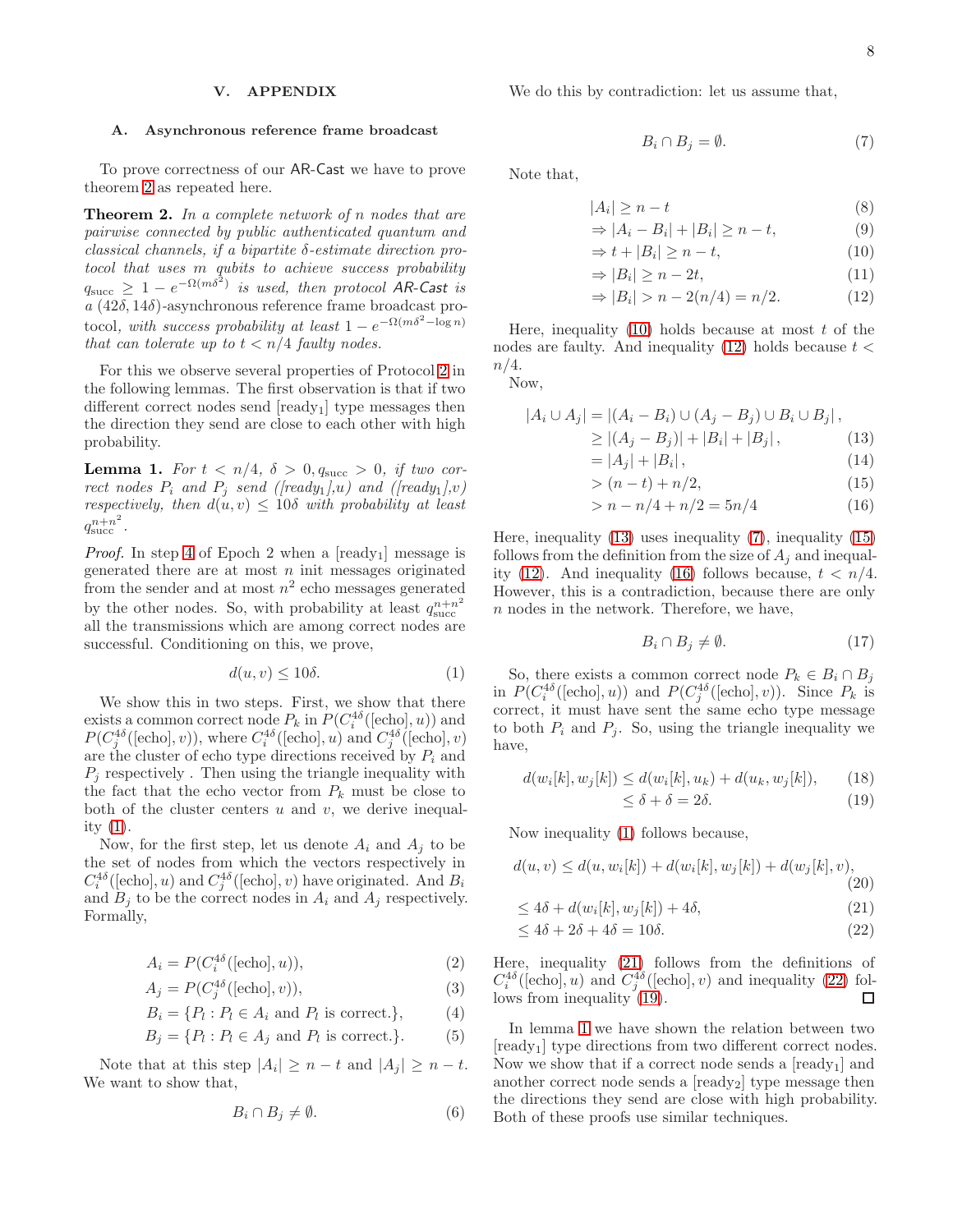<span id="page-8-9"></span>**Lemma 2.** For  $t < n/4$ ,  $\delta > 0$ ,  $q_{succ} > 0$ , if two correct nodes  $P_i$  and  $P_j$  send ([ready<sub>1</sub>],u) and ([ready<sub>2</sub>],v) accordingly, then  $d(u, v) \leq 10\delta$  with probability at least  $q_{\text{succ}}^{n+2n^2}$ .

Proof. When a [ready<sub>2</sub>] message is generated there are at most *n* init,  $n^2$  echo and in total  $n^2$  [ready<sub>1</sub>] or [ready2] messages generated in the protocol. With probability at least  $q_{\text{succ}}^{n+2n^2}$  all the transmissions which are among correct nodes are successful. Conditioning on this, we show that,

$$
d(u, v) \le 10\delta. \tag{23}
$$

We do this in two steps, first we show that there is a common correct node  $P_k$  in  $P(C_i^{4\delta}({\rm [echo]}, u))$  and  $P(C_j^{4\delta}({\rm [echo]}, v))$ . Then using the triangle inequality with the fact that both of the cluster centers  $u$  and  $v$ must be close to the echo direction sent from  $P_k$  we prove the inequality [\(23\)](#page-8-0).

Now, for the first step, let us denote  $A_i$  and  $A_j$  to be the set of nodes from which the vectors respectively in  $(C_i^{4\delta}([\text{echo}], u)$  and  $C_j^{4\delta}([\text{echo}], v)$  have originated. And  $B_i$  and  $B_j$  to be the correct nodes in  $A_i$  and  $A_j$  respectively. Formally,

$$
A_i = P(C_i^{4\delta}([\text{echo}], u)), \tag{24}
$$

$$
A_j = P(C_j^{4\delta}([\text{echo}], v)),\tag{25}
$$

$$
B_i = \{ P_l : P_l \in A_i \text{ and } P_l \text{ is correct.} \}, \qquad (26)
$$

$$
B_j = \{ P_l : P_l \in A_j \text{ and } P_l \text{ is correct.} \}. \tag{27}
$$

Note that here  $|A_i| \geq n-t$  and  $|A_j| \geq n-2t$ . We want to show that,

$$
B_i \cap B_j \neq \emptyset. \tag{28}
$$

We do this by contradiction: let us assume that,

$$
B_i \cap B_j = \emptyset. \tag{29}
$$

Note that,

$$
|A_i| \ge n - t \tag{30}
$$

$$
\Rightarrow |A_i - B_i| + |B_i| \ge n - t,\tag{31}
$$

$$
\Rightarrow t + |B_i| \ge n - t,\tag{32}
$$

$$
\Rightarrow |B_i| \ge n - 2t,\tag{33}
$$

$$
\Rightarrow |B_i| > n - 2(n/4) = n/2. \tag{34}
$$

Here, inequality  $(32)$  holds because at most t of the nodes are faulty. And inequality  $(34)$  holds because  $t <$  $n/4$ .

Now,

$$
|A_i \cup A_j| = |(A_i - B_i) \cup (A_j - B_j) \cup B_i \cup B_j|,
$$
  
\n
$$
\ge |(A_j - B_j)| + |B_i| + |B_j|,
$$
 (35)

$$
= |A_j| + |B_i|,
$$
 (36)

$$
> (n - 2t) + n/2,
$$
 (37)

$$
> n - n/2 + n/2 = n \tag{38}
$$

Here, inequality [\(37\)](#page-8-3) follows from the definition of  $A_i$ and inequality [\(34\)](#page-8-2). And inequality [\(38\)](#page-8-4) follows because,  $t \leq n/4$ . However, this is a contradiction, because there are only  $n$  nodes in the network. Therefore, we have,

$$
B_i \cap B_j \neq \emptyset. \tag{39}
$$

So, there exists a common correct node  $P_k$  in  $P(C_i^{4\delta}({\rm [echo]}, u))$  and  $P(C_j^{4\delta}({\rm [echo]}, v))$ . As  $P_k$  is correct, it must have sent the same echo type message to both  $P_i$ and  $P_i$ . So, using the triangle inequality we have,

<span id="page-8-0"></span>
$$
d(w_i[k], w_j[k]) \le d(w_i[k], u_k) + d(u_k, w_j[k]), \qquad (40)
$$
  

$$
\le \delta + \delta = 2\delta.
$$
 (41)

Now inequality [\(23\)](#page-8-0) follows because,

$$
d(u, v) \le d(u, w_i[k]) + d(w_i[k], w_j[k]) + d(w_j[k], v),
$$
\n(42)

$$
\leq 4\delta + d(w_i[k], w_j[k]) + 4\delta,\tag{43}
$$

$$
\leq 4\delta + 2\delta + 4\delta = 10\delta. \tag{44}
$$

Here, inequality [\(43\)](#page-8-5) follows from the definitions of  $C_i^{4\delta}$ ([echo], u) and  $C_j^{4\delta}$ ([echo], v) and inequality [\(44\)](#page-8-6) follows from inequality [\(41\)](#page-8-7).

<span id="page-8-7"></span><span id="page-8-6"></span><span id="page-8-5"></span> $\Box$ 

Now we show that all the correct nodes cannot send only [ready2] type messages. That is, if there exists a [ready2] message sent from a correct node, then there must pre-exist a  $[{\rm ready}_1]$  message sent from another correct node.

<span id="page-8-8"></span>**Lemma 3.** For  $t < n/4$ ,  $\delta > 0$ ,  $q_{succ} > 0$ , if a correct node  $P_j$  sends ([ready<sub>2</sub>],v), then with probability at least  $q_{\text{succ}}^{n+2n^2}$ , there exists a correct node  $P_i$  which has sent  $($ [ready<sub>1</sub>],u).

<span id="page-8-1"></span>Proof. When a [ready<sub>2</sub>] message is generated there are at most n [init],  $n^2$  [echo] and in total  $n^2$ [ready1] or [ready2] messages generated in the protocol. With probability at least  $q_{\text{succ}}^{n+2n^2}$  all the transmissions which are among correct nodes are successful. In this case, just before making the decision to send a ([ready<sub>2</sub>],*v*) message node  $P_j$  must have received at least  $(t+1)$  [ready<sub>1</sub>] or [ready<sub>2</sub>] messages from nodes in  $P(C_i^{10\delta}([{\rm ready}_1,{\rm ready}_2]v_c))$ . Of these, at least one node—let's call it  $P_k$ —is correct. If  $P_k$  has also sent a [ready2] type message, we can find another correct node in its  $P(C_k^{10\delta}([{\rm ready}_1,{\rm ready}_2]v_c))$  and so on. This way, eventually we will find a correct node who has sent a [ready1] type message.

<span id="page-8-2"></span>To see this, let us define a directed graph  $G(V, E)$  with vertex set  $V = \{P_i : P_i \text{ is correct}\},\$ 

$$
E = \{ (P_k, P_i) : P_k \text{ has sent ready}_2
$$
  
after receiving ready<sub>1</sub> or ready<sub>2</sub> from  $P_i$ . (45)

<span id="page-8-4"></span><span id="page-8-3"></span>One can convince oneself that G is a directed acyclic graph because any cycle in the graph would violate the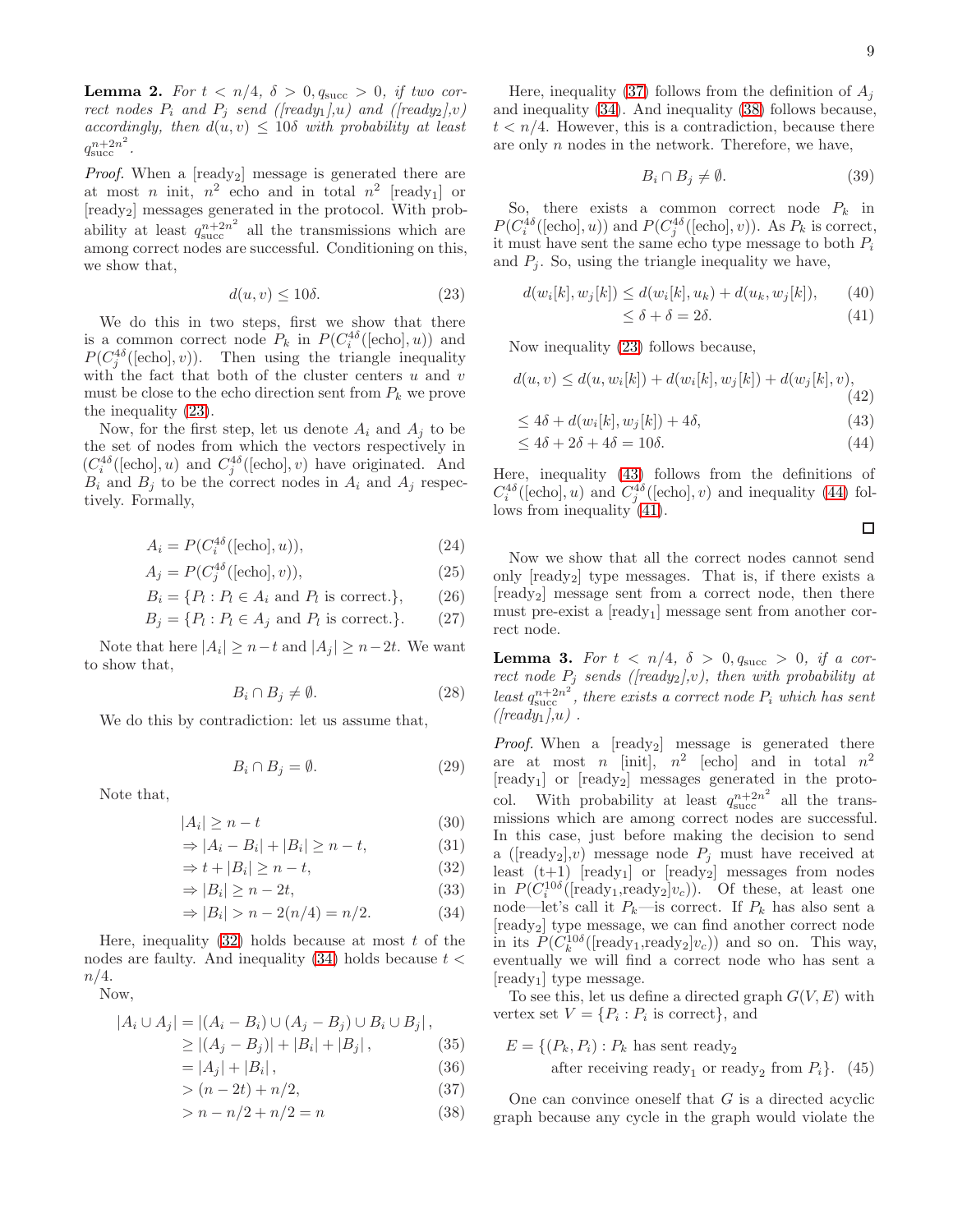cause and effect relation of the edge directions. Now if we look at the connected component of this graph containing  $P_j$  there must exist a node  $P_i$  in this component with no outgoing edges. Because V only contains correct nodes. This implies  $P_i$  is a correct node which has sent a  $[{\rm ready}_1]$  type message  $({\rm [ready}_1],u)$ . This completes the proof.  $\Box$ 

Now the only thing that remains is to show that two [ready2] type directions sent from two correct nodes are close with high probability.

<span id="page-9-1"></span>**Lemma 4.** For  $t < n/4$ ,  $\delta > 0$ ,  $q_{succ} > 0$ , if two nodes  $P_i$  and  $P_j$  sends ([ready<sub>2</sub>],u) and ([ready<sub>2</sub>],v) respectively, then  $d(u, v) \leq 20\delta$  with probability at least  $q_{\text{succ}}^{n+2n^2}$ .

*Proof.* When a  $[ready_2]$  message is generated there are at most *n* [init],  $n^2$  [echo] and in total  $n^2$  [ready<sub>1</sub>] or [ready2] messages generated in the protocol. With probability at least  $q_{\text{succ}}^{n+2n^2}$  all of these transmissions which are between correct nodes are successful. Conditioning on this, we show that, if correct  $P_i$  sends ([ready<sub>2</sub>],*u*) then from Lemma [3](#page-8-8) there exists a correct node  $P_k$  which has sent ( $[{\rm ready}_1], w$ ). From Lemma [2,](#page-8-9)

$$
d(u, w) \le 10\delta, \tag{46}
$$

and

$$
d(v, w) \le 10\delta. \tag{47}
$$

 $\Box$ 

Using the triangle inequality with these we get,

$$
d(u, v) \le d(u, w) + d(w, v) \le 10\delta + 10\delta = 20\delta. \tag{48}
$$

Now we are ready to prove that our protocol [2](#page-4-0) satisfies the first termination condition of definition [3.](#page-4-2)

<span id="page-9-3"></span>**Lemma 5** (Termination 1). For  $t < n/4$ ,  $\delta > 0$ ,  $q_{succ}$ 0, if the sender  $P_k$  is correct then the protocol [2](#page-4-0) AR-Cast eventually terminates with probability at least  $q_{\text{succ}}^{n+n^2}$ .

*Proof.* There are at most n [init] messages,  $n^2$  [echo] messages and  $n^2$  [ready<sub>1</sub>] or [ready<sub>2</sub>] type messages exchanged in the protocol. With probability at least  $q_{\text{succ}}^{n+2n^2}$  all of these transmissions which are between correct nodes are successful. In this case, if the sender is correct all the correct nodes eventually receive [init] messages that are at most  $2\delta$  apart from each other and send an echo message. So, all the received [echo] messages are at most  $3\delta$  apart from the received direction in the [init] message of any correct node. Any node that has sent a  $[{\rm ready}_1]$  type message will go to epoch 3. The faulty nodes cannot stop the [init] and [echo] messages from correct nodes but they can manipulate the delays, so that some of the correct nodes send  $[{\rm ready}_2]$  type messages. After sending the  $[{\rm ready}_2]$  these correct nodes will eventually arrive at Epoch 3. From lemma [1](#page-7-11) and lemma [2](#page-8-9) we can see that for any correct

 $P_i$  all the received  $[{\rm ready}_1]$  and  $[{\rm ready}_2]$  directions will be in  $C_i^{16\delta}$  ([ready<sub>1</sub>,ready<sub>2</sub>],  $v_c$ ). And because there are  $(n - t)$  of them originating from the correct nodes the protocol [2](#page-4-0) AR-Cast will eventually terminate. Note that, if the sender is faulty, the definition of  $(\eta, \zeta)$ -reference frame broadcast protocol (Derinition [3\)](#page-4-2) do not require any termination.  $\Box$ 

Now we show that if one correct node outputs a direction, then all the correct nodes eventually output directions that are close to each other.

<span id="page-9-2"></span>**Lemma 6** (Consistency). For  $t < n/4$ ,  $\delta > 0$ ,  $q_{succ} > 0$ , in protocol AR-cast, if a correct node  $P_k$  outputs  $v_k$  then all pair of correct nodes  $P_i, P_j$  eventually output  $v_i, v_j$ respectively such that,  $d(v_i, v_j) \leq 42\delta$  with probability at least  $q_{\text{succ}}^{n+n^2}$ .

Proof. When a [ready<sub>2</sub>] message is generated there are at most *n* init,  $n^2$  echo and in total  $n^2$  [ready<sub>1</sub>] or [ready2] messages generated in the protocol. With probability at least  $q_{\text{succ}}^{n+2n^2}$  all of these transmissions which are between correct nodes are successful. In this case, we prove,

<span id="page-9-0"></span>
$$
d(v_i, v_j) \le 42\delta,\tag{49}
$$

by showing that the successful completion of  $P_k$  implies there are enough echo,  $[{\rm ready}_1]$  and  $[{\rm ready}_2]$  type messages generated by correct nodes so that all the other correct nodes eventually receive them and successfully terminate and each pair of their outputs satisfies inequality [\(49\)](#page-9-0).

Now, if a correct node  $P_k$  outputs  $v_k$  then this implies it has received at least  $(n-t)$  [ready<sub>1</sub>] or [ready<sub>2</sub>] messages from nodes in  $P(C_k^{20\delta}([\text{ready}_1,\text{ready}_2], v_k)),$  of which at least  $(n - 2t)$  are correct. Messages from these correct nodes eventually reach all the other correct nodes. Also, from lemma [3](#page-8-8) there exists a correct node which has sent a [ready1] message which implies all the correct nodes eventually receive at least  $(n-2t)$  echo messages. That is, all the correct nodes waiting in Epoch 1 or Epoch 2 will satisfy the condition of sending a [ready2] message and go to Epoch 3. Any correct node  $P_i$ ,  $P_j$  waiting in Epoch 3 will eventually receive all the  $[ready_1]$  or  $[ready_2]$  messages sent from correct nodes in  $P(C_i^{20\delta}([\text{ready}_1,\text{ready}_2], v_i))$ and  $P(C_j^{20\delta}([\text{ready}_1,\text{ready}_2], v_j))$  accordingly, and output  $v_i, v_j$  accordingly.

Now we show that  $P(C_i^{20\delta}([\text{ready}_1,\text{ready}_2], v_i))$  and  $P(C_j^{20\delta}({\rm [ready_1, ready_2], } v_j))$  have at least one common correct node, which implies the cluster centers are close.

To see this note that each of these clusters have at least  $(n-2t) > n-2(n/4) = n/2$  correct nodes. That is more than n correct nodes in total. However there are total n nodes in the networks. This implies at least some of the correct nodes are common in both clusters. Let  $P_l$ be such a node.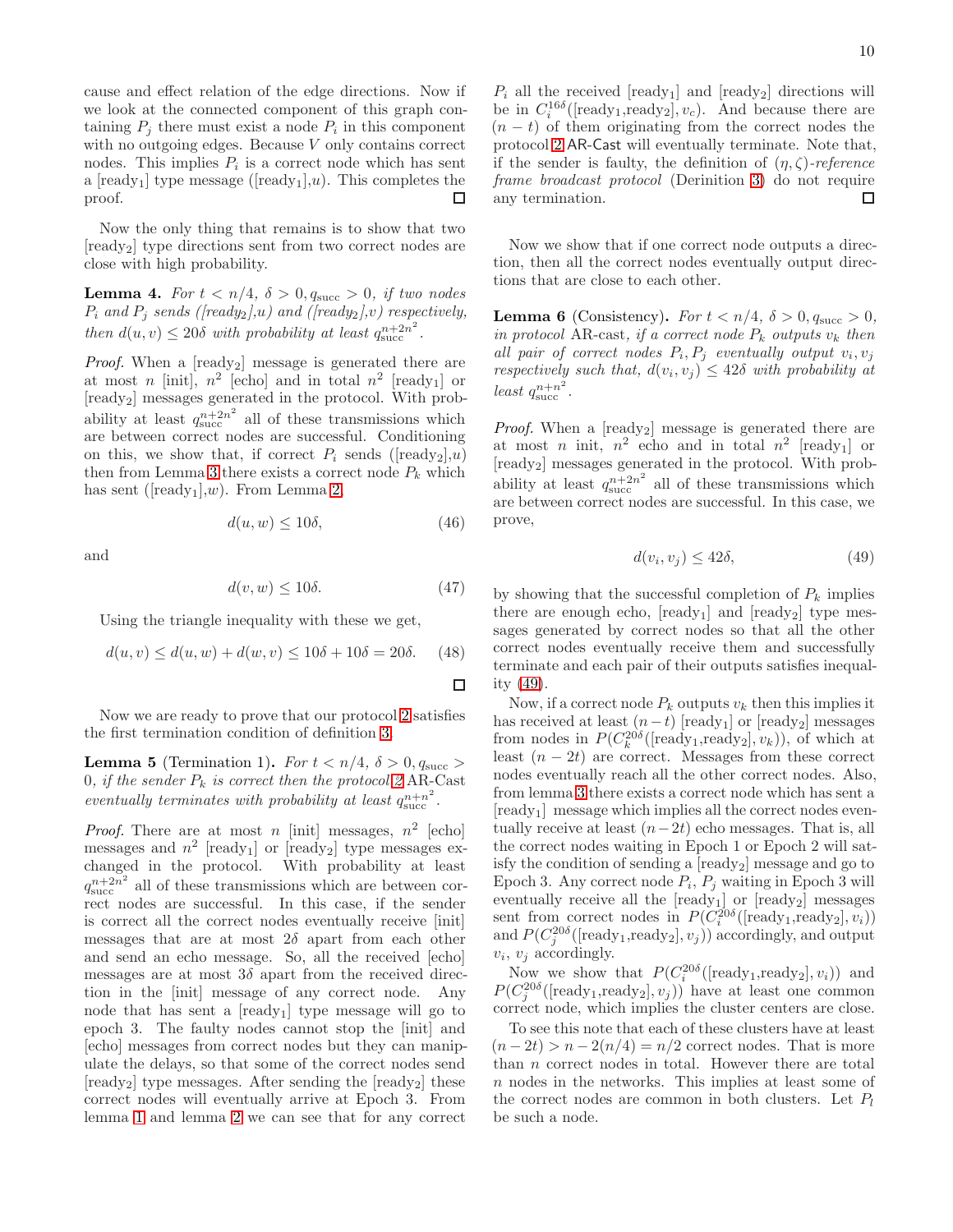Now using triangular inequality we have,

$$
d(v_i, v_j) \le d(v_i, v_i[l]) + d(v_i[l], v_l) + d(v_l, v_j[l]) + d(v_j[l], v_j),
$$
(50)

 $\leq 20\delta + \delta + \delta + 20\delta = 42\delta.$  (51)

<span id="page-10-0"></span> $\Box$ 

 $\Box$ 

Here inequality [\(51\)](#page-10-0) follows using lemma [4.](#page-9-1)

Now the second termination condition.

<span id="page-10-5"></span>**Lemma 7** (Termination 2). For  $t < n/4$ ,  $\delta > 0$ ,  $q_{succ}$ 0, if a correct node  $P_i$  completes the protocol then all the correct nodes complete the protocol with probability at least  $q_{\text{succ}}^{n+2n^2}$ .

Proof. This lemma is a corollary of lemma [6.](#page-9-2) Because lemma [6](#page-9-2) ensures completion with probability at least  $q_{\text{succ}}^{n+2n^2}$ .

Now we are ready to prove that our protocol satisfies the correctness condition of definition [3.](#page-4-2)

<span id="page-10-6"></span>**Lemma 8** (Correctness). For  $t < n/4$ ,  $\delta > 0$ ,  $q_{succ} > 0$ , if a correct sender  $P_s$  sends (init, u) and a correct node  $P_i$  outputs  $v_i$  then  $d(u, v_i) \leq 14\delta$  with probability  $q_{\text{succ}}^{n+2n^2}$ .

*Proof.* There are at most n init messages,  $n^2$  echo messages and  $n^2$  [ready<sub>1</sub>] or [ready<sub>2</sub>] type messages exchanged in the protocol. With probability at least  $q_{\text{succ}}^{n+2n^2}$ succ all of these transmissions which are between correct nodes are successful.

In this case we prove the lemma in three steps. First, we show that all the  $[{\rm ready}_1]$  type directions sent from correct nodes are close to u. Secondly, we show that all the  $[{\rm ready}_2]$  type directions sent from the correct nodes are close to u. And finally, from these we conclude the proof.

For the first step, let us assume that correct node  $P_i$ has sent a ([ready<sub>1</sub>],  $v_i$ ) message in Epoch 2. So, it has received at least  $(n - t)$  echo type messages, of which at least  $(n - 2t)$  are from correct nodes. Let's assume for some correct node  $P_j w_i[j] \in C_i^{4\delta}(v_i)$ . Since  $P_j$  is correct, using the triangle inequality, we have,

$$
d(u, w_i[j]) \le d(u, u_j) + d(u_j, w_i[j]), \tag{52}
$$

$$
\leq \delta + \delta = 2\delta. \tag{53}
$$

The diameter of the cluster  $C_i^{4\delta}(v_i)$  is 4 $\delta$ . So, we have,  $d(v_i, w_i[j]) \leq 2\delta$ . Using this and [\(53\)](#page-10-1) with the triangle inequality, we have,

$$
d(u, v_i) \le d(u, w_i[j]) + d(w_i[j], v_i), \tag{54}
$$

$$
\leq 2\delta + 2\delta = 4\delta. \tag{55}
$$

Now, for the second step, let us assume that a correct node  $P_l$  has sent a ([ready<sub>2</sub>],  $v_l$ ) message from Epoch 1 or Epoch 2. So,  $v_l$  is a cluster center of at least  $(n-2t)$  echo type messages. Of which at least  $(n-3t)$  are correct. So, a similar reasoning to the previous step shows,

<span id="page-10-3"></span>
$$
d(u, v_l) \le 4\delta. \tag{56}
$$

Finally, since the sender is correct from lemma [5](#page-9-3) we know, all the correct nodes eventually enter Epoch 3 and successfully complete the epoch.

Let us assume a correct node  $P_i$  has received a cluster of  $[{\rm ready}_1]$  or  $[{\rm ready}_2]$  type directions  $C_i^{20\delta}$ ([ready<sub>1</sub>,ready<sub>2</sub>],  $v_c$ ) of size at least  $(n - t)$ . So, there is a correct node  $P_k$  for which  $v_i[k] \in$  $C_i^{20\delta}$ ([ready<sub>1</sub>,ready<sub>2</sub>],  $v_c$ ). Here,  $C_i^{20\delta}$ ([ready<sub>1</sub>,ready<sub>2</sub>],  $v_c$ ) is a cluster of diameter 20 $\delta$ . So, we have  $d(v_i[k], v_c) \leq 10\delta$ . Using the triangle inequality with this, and [\(55\)](#page-10-2) and [\(56\)](#page-10-3), we have,

$$
d(u, v_c) \le d(u, w_i[k]) + d(w_i[k], v_c), \tag{57}
$$

$$
\leq 4\delta + 10\delta = 14\delta. \tag{58}
$$

This concludes the proof.

 $\Box$ 

Now we give an auxiliary lemma that shows how the probability of success scales with the number of nodes and the success probability of the  $\delta$ -estimate direction protocol.

<span id="page-10-7"></span>Lemma 9. If a two-node direction estimation protocol is used that transmits m qubits to  $\delta$  approximate a direction which succeeds with probability  $q_{succ} \geq (1 - e^{-\Omega(m\delta)})$ then with probability at least  $q_{succ}^{n+2n^2} \geq 1 - e^{-\Omega(m\delta^2 - \log n)}$ , all the direction transmissions of init, echo,  $[ready<sub>1</sub>]$  and  $[ready_2]$  type messages are successful.

*Proof.* There are at most *n* init messages,  $n^2$  echo messages and  $n^2$  [ready<sub>1</sub>] or [ready<sub>2</sub>] type messages exchanged in the protocol. With probability at least  $q_{\text{succ}}^{n+2n^2}$ succ all of these transmissions which are between correct nodes are successful. Now,

$$
q_{\text{succ}}^{n+2n^2} \ge (1 - e^{-\Omega(m\delta^2)})^{n+2n^2},\tag{59}
$$

$$
\geq 1 - (n + 2n^2)e^{-\Omega(m\delta^2)},
$$
 (60)

$$
\geq 1 - e^{-\Omega(m\delta^2 - \log n)}\tag{61}
$$

<span id="page-10-2"></span><span id="page-10-1"></span>Here inequality [\(60\)](#page-10-4) follows using Bernoulli's inequality, which is,  $(1+x)^r \ge 1+rx$  for all real  $x \ge -1$  and integer  $r \geq 2$ .

<span id="page-10-4"></span> $\Box$ 

We see that, theorem [2](#page-7-0) follows from lemma [5,](#page-9-3) [6,](#page-9-2) [7,](#page-10-5) [8](#page-10-6) and [9.](#page-10-7)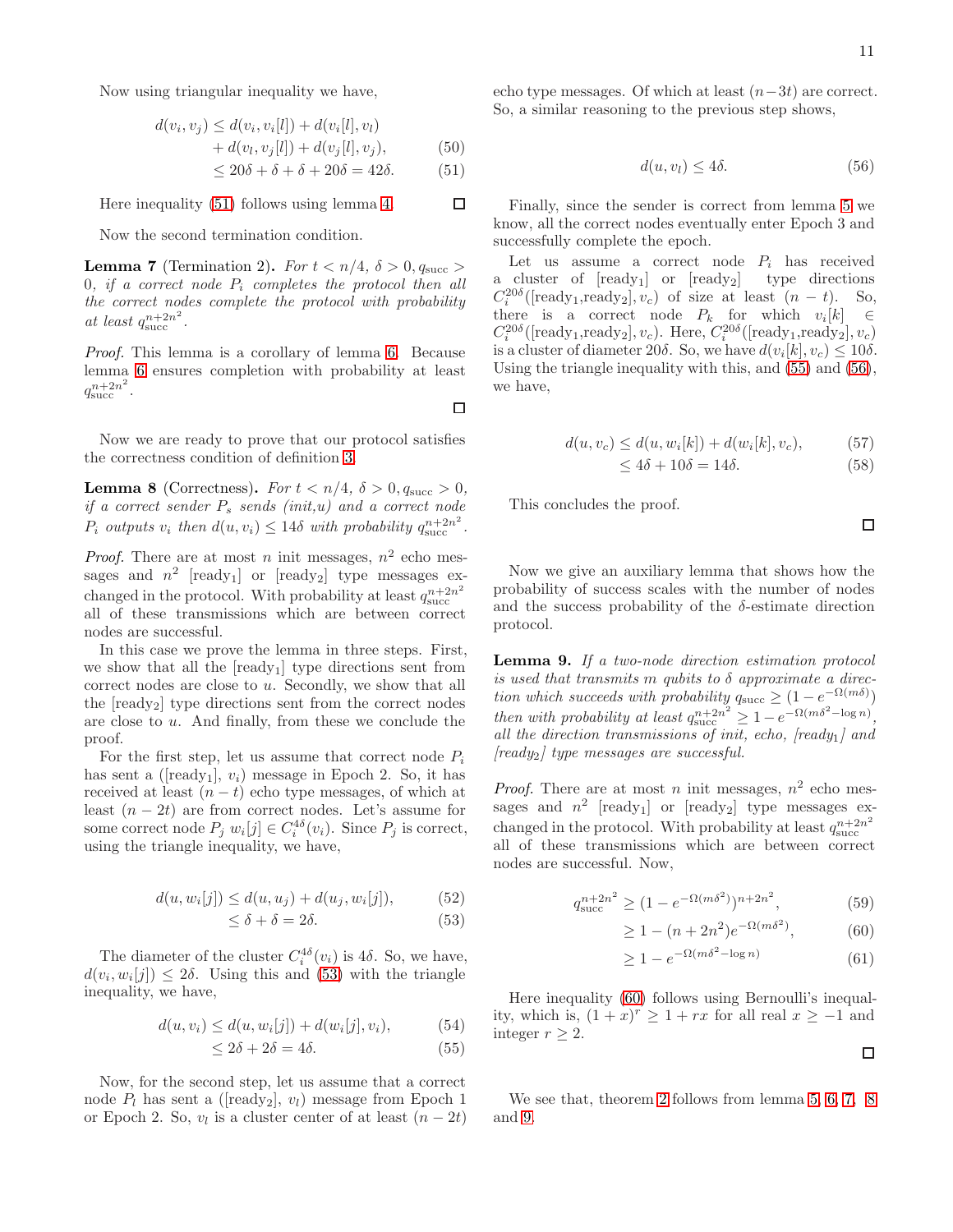## B. Asynchronous Agreement

So far we have presented an asynchronous broadcast protocol where a designated sender initiates the protocol with a direction. One major weakness of the protocol is that, if the sender is faulty then the protocol might never terminate, because in this case the correct nodes cannot decide whether the sender is faulty and not sending the [init] message, or correct but very slow. On the other hand, in an asynchronous reference frame agreement protocol the main goal is to allow the correct nodes to agree on some direction despite the presence of—up to a certain number of—unidentified faulty nodes in the network. This requires extra caution to make sure that the protocol eventually terminates. We show that our protocol [3](#page-5-2) A-Agree successfully solves this problem by proving theorem [1.](#page-11-0) We repeat the theorem here.

<span id="page-11-0"></span>**Theorem 1.** In a complete network of n nodes that are pairwise connected by public authenticated classical and quantum channels, if a bipartite  $\delta$ -estimate direction protocol that uses m qubits to achieve success probability  $q_{succ} \geq 1 - e^{-\Omega(m\delta^2)}$  is used, then protocol A-Agree is a 42δ-asynchronous reference frame agreement protocol with success probability at least  $1 - e^{-\Omega(m\delta^2 - \log n)}$ , that can tolerate up to  $t < n/4$  faulty nodes.

There are three epochs in protocol [3.](#page-5-2) Any correct node that successfully terminates must start at Epoch 0 and terminate at Epoch 3. At each Epoch the nodes inside it, and all the messages transmitted and received by the node while in that Epoch satisfies some invariance properties. We describe and prove these properties in the following lemmas. We first show that a correct node will eventually enter Epoch 1.

<span id="page-11-2"></span>**Lemma 10.** For  $t < n/4$ , all the correct nodes eventually enter Epoch 1 of A-Agreement with probability at least  $q_{\text{succ}}^{n^2+2n^3} \ge 1 - e^{-\Omega(m\delta^2 - \log n)}.$ 

Proof. Each of the *n* nodes has initiated an AR-Cast in Epoch 0. Each of the AR-Casts has a success probability at least  $q_{\text{succ}}^{n+2n^2}$ . So, with probability at least  $q_{\text{succ}}^{n^2+2n^3}$  all the AR-Casts from correct senders are successful. From Lemma [9](#page-10-7) this is at least  $1 - e^{-\Omega(m\delta^2 - \log n)}$ .

As  $t < n/4$ , there are at least  $(3t + 1)$  correct nodes who initiates AR-Cast as sender. According to Theorem [2](#page-7-0) these  $(3t + 1)$  AR-Casts will eventually terminate. So, every correct receiver will eventually receive at least  $(3t+$ 1) directions and go to Epoch 1 with probability at least  $q_{\text{succ}}^{n^2+2n^3}$ . □

Each of the correct nodes stores the output of the Asynchronous-IC protocol in an array  $b_i$ . Here  $b_i$  can be seen as an  $n \times n$  matrix of bits where row j is received from node j. We can observe the following property of this matrix.

<span id="page-11-1"></span>**Lemma 11.** For  $t < n/4$  and correct node  $P_i$ , after instruction [9](#page-5-3) of Epoch 1 of A-Agreement, there exists a column in  $b_i$  with at least  $(t + 1)$  1s in it.

Proof. We show this by a counting argument. Note that a correct node arrives at Epoch 1 only after it have received at least  $(3t+1)$  directions from other players. As a result after step [7](#page-5-4) of Epoch 1  $a_i$  contains at least  $(3t + 1)$  1's. These  $a_i$ 's become the rows of  $b_i$  after step [9.](#page-5-3) There are at most t faulty nodes. So, at least  $(3t+1)$  rows of  $b_i$  are originated from correct nodes. Each of these rows must contain at least  $(3t + 1)$  1's. So  $b_i$  has at least  $(3t + 1)^2$ 1s.

However, if no column had at least  $(t+1)$  1s, then there would be at most  $(4t + 1) \times t$  1s in  $b_i$ . This contradicts the fact that  $b_i$  has at least  $(3t + 1)^2$  1s. So, there must exist a column with at least  $(t + 1)$  1s in it.  $\Box$ 

We show that all the correct nodes select the same column which has at least  $t + 1$  1s in it.

Lemma 12. After instruction [2](#page-5-5) of Epoch 2 of A-Agreement, if correct node  $P_i$  has  $k_i$  and correct node  $P_j$  has  $k_j$ , then  $k_i = k_j$ .

Proof. After completion of protocol Asynchronous-IC in Epoch 1, all the correct nodes compute the same output vector. That is,  $b_i = b_j$  for all correct  $P_i$  and  $P_j$ . Also, from lemma [11](#page-11-1) we know there exists a column in  $b_i$  with at least  $(t + 1)$  1s. So, in Epoch [2](#page-5-5) step 2 when correct node  $P_i$  and  $P_j$  selects  $k_i$  and  $k_j$  to be the chronologically smallest column index that has at least  $(t + 1)$  1s. They select the same column. i.e.,  $k_i = k_j$ .  $\Box$ 

Now that every correct node  $P_i$  agrees on a column  $k_i$ of  $b_i$ , we observe that.

<span id="page-11-3"></span>**Lemma 13.** If a correct node  $P_i$  selects  $k_i$  in instruc-tion [2](#page-5-5) of Epoch 2, then the AR-Cast initiated by  $P_{k_i}$  in Epoch 0 eventually completes successfully.

Proof. We show this by showing that at least one correct node has completed the AR-Cast initiated by  $P_{k_i}$ . Then the lemma follows from the termination condition of AR-Cast.

Each row  $b_i[j]$  represents  $P_i$ 's knowledge of which AR-Casts are successfully received by  $P_i$ . For example, if  $b_i[j][l] = 1$ , then it means node  $P_j$  has reported to  $P_i$ that it has completed the AR-Cast initiated by node  $P_l$ in Epoch 0. If there are at least  $(t + 1)$  1s in the  $k_i$ th column of  $b_i$ , it means that there are  $(t + 1)$  nodes who report that they have received the AR-Cast initiated by node  $P_{k_i}$  in Epoch 0. At least one of these reports is from a correct node. So, from the termination condition of AR-Cast (Lemma [6\)](#page-9-2) all the correct nodes eventually successfully complete the AR-Cast by  $P_k$ .  $\Box$ 

Now we are ready to prove theorem [1.](#page-11-0)

*Proof.* There are at most n AR-Casts initiated in Epoch 0 of which  $(n - t)$  are by correct nodes. From lemma [9](#page-10-7) each of these succeeds with probability  $q_{\text{succ}}^{n+2n^2} \geq 1$  –